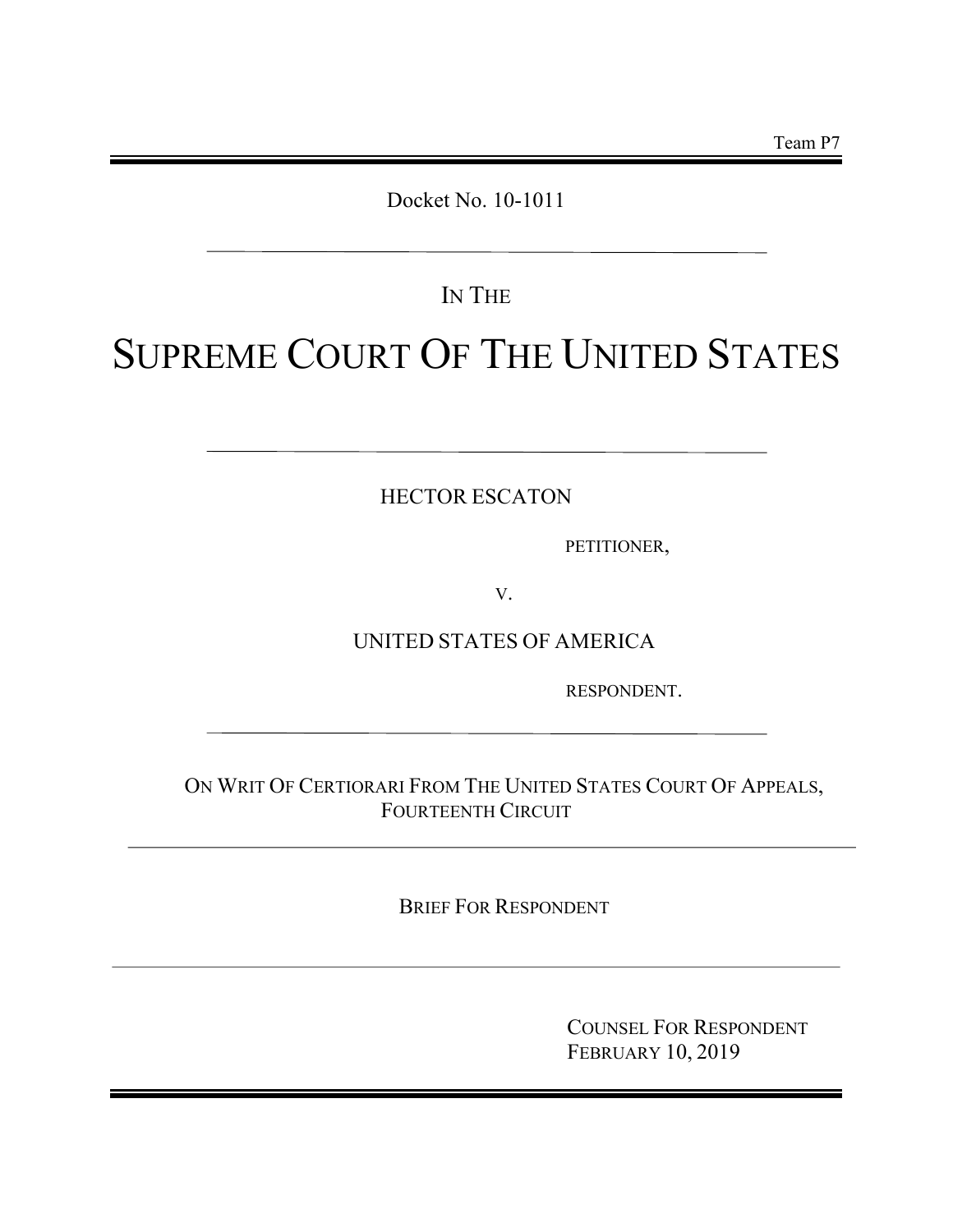## **TABLE OF CONTENTS**

| Page                                                                                                                                                                                   |
|----------------------------------------------------------------------------------------------------------------------------------------------------------------------------------------|
|                                                                                                                                                                                        |
|                                                                                                                                                                                        |
|                                                                                                                                                                                        |
|                                                                                                                                                                                        |
|                                                                                                                                                                                        |
|                                                                                                                                                                                        |
|                                                                                                                                                                                        |
|                                                                                                                                                                                        |
|                                                                                                                                                                                        |
|                                                                                                                                                                                        |
|                                                                                                                                                                                        |
| THE UNITED STATES COURT OF APPEALS FOR THE FOURTEENTH CIRCUIT<br>I.<br>PROPERLY HELD THAT NO REASONABLE SUSPICION IS REQUIRED TO<br>CONDUCT A FORENSIC SEARCH OF ELECTRONIC DEVICES AT |
| Border Agents Have Longstanding Plenary Authority Under the Fourth Amendment to<br>a.<br>Conduct Suspicionless Searches of Personal Property At the International Border.              |
| $\mathbf{i}$ .<br>Under the longstanding border-search exception to the Fourth Amendment's<br>warrant requirement, the border search of Petitioner's electronic devices did not        |
| ii.<br>Border agents did not need reasonable suspicion to search Petitioner's electronic<br>devices because they need reasonable suspicion only where they conduct an                  |
| Border agents may conduct searches of closed containers and items of personal<br>iii.                                                                                                  |
| Computer Storage Devices Are Neither Conceptually nor Constitutionally Different<br>b.<br>Than Other Closed Storage Containers Subject to Suspicionless Border Searches.               |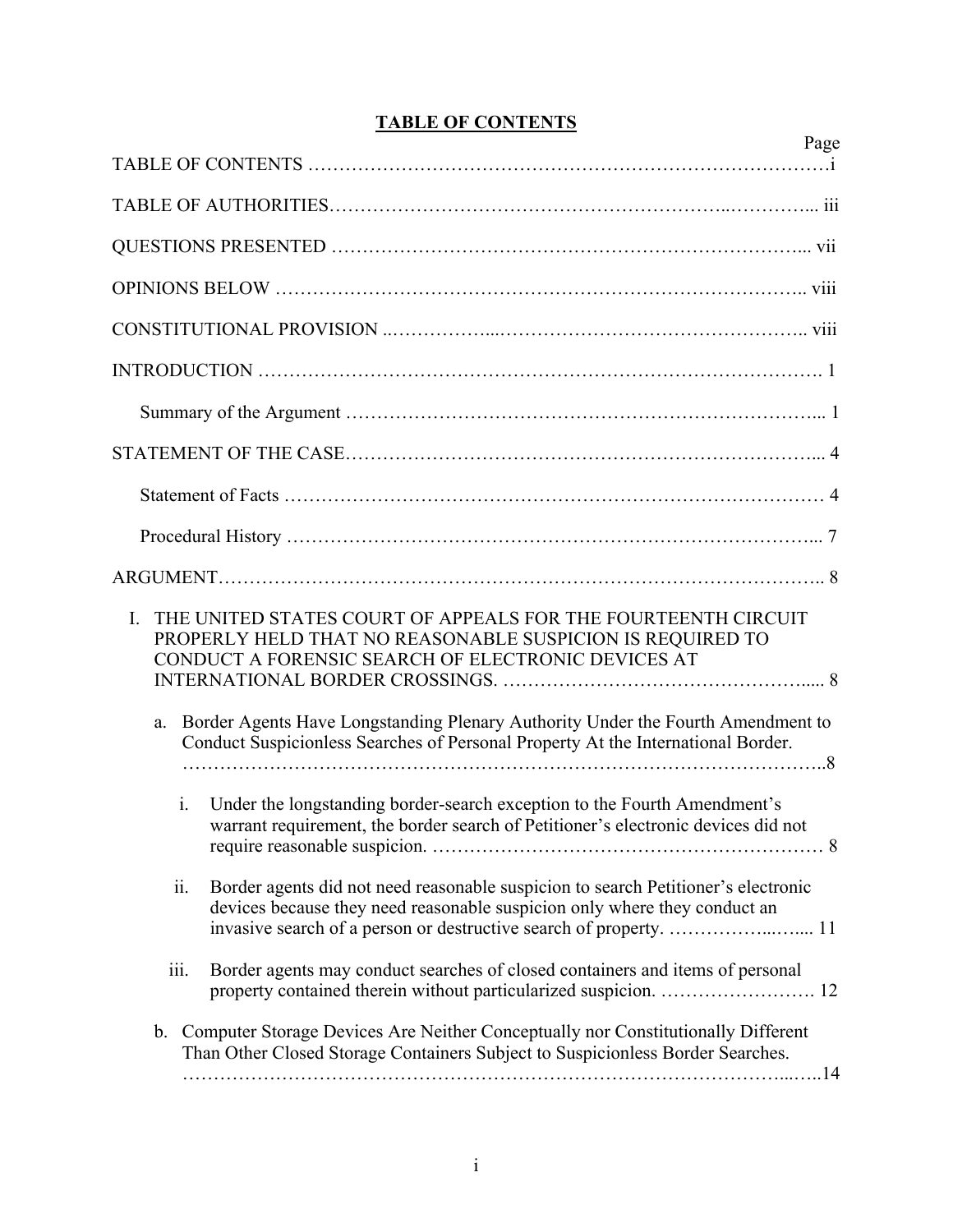| $\mathbf{i}$ .<br>The Third, Fourth, Sixth, and Eleventh Circuit Courts of Appeal have held that no<br>suspicion is required to search electronic devices at the border.  14                    |
|-------------------------------------------------------------------------------------------------------------------------------------------------------------------------------------------------|
| Computer storage devices are conceptually identical to closed storage containers.<br>ii.                                                                                                        |
| II. LAW ENFORCEMENT'S REQUEST FOR HISTORICAL CELL-SITE LOCATION<br>INFORMATION FOR THE PERIOD OF TIME CORRESPONDING WITH THE CRIME<br>DID NOT VIOLATE PETITIONER'S FOURTH AMENDMENT RIGHTS.  20 |
| The United States Court of Appeals for the Fourteenth Circuit Properly Held Law<br>a.<br>Enforcement's Request for Less Than Seven Days of CSLI Data Did Not Constitute a                       |
| Law Enforcement's Request for Three Days of Cell-Site Location Information Did<br>$\mathbf{i}$ .                                                                                                |
| ii.<br>Law Enforcement's Request for Weekday Records Did Not Infringe Petitioner's                                                                                                              |
| b. Tower Dumps Do Not Violate an Individual's Reasonable Expectation of Privacy and                                                                                                             |
|                                                                                                                                                                                                 |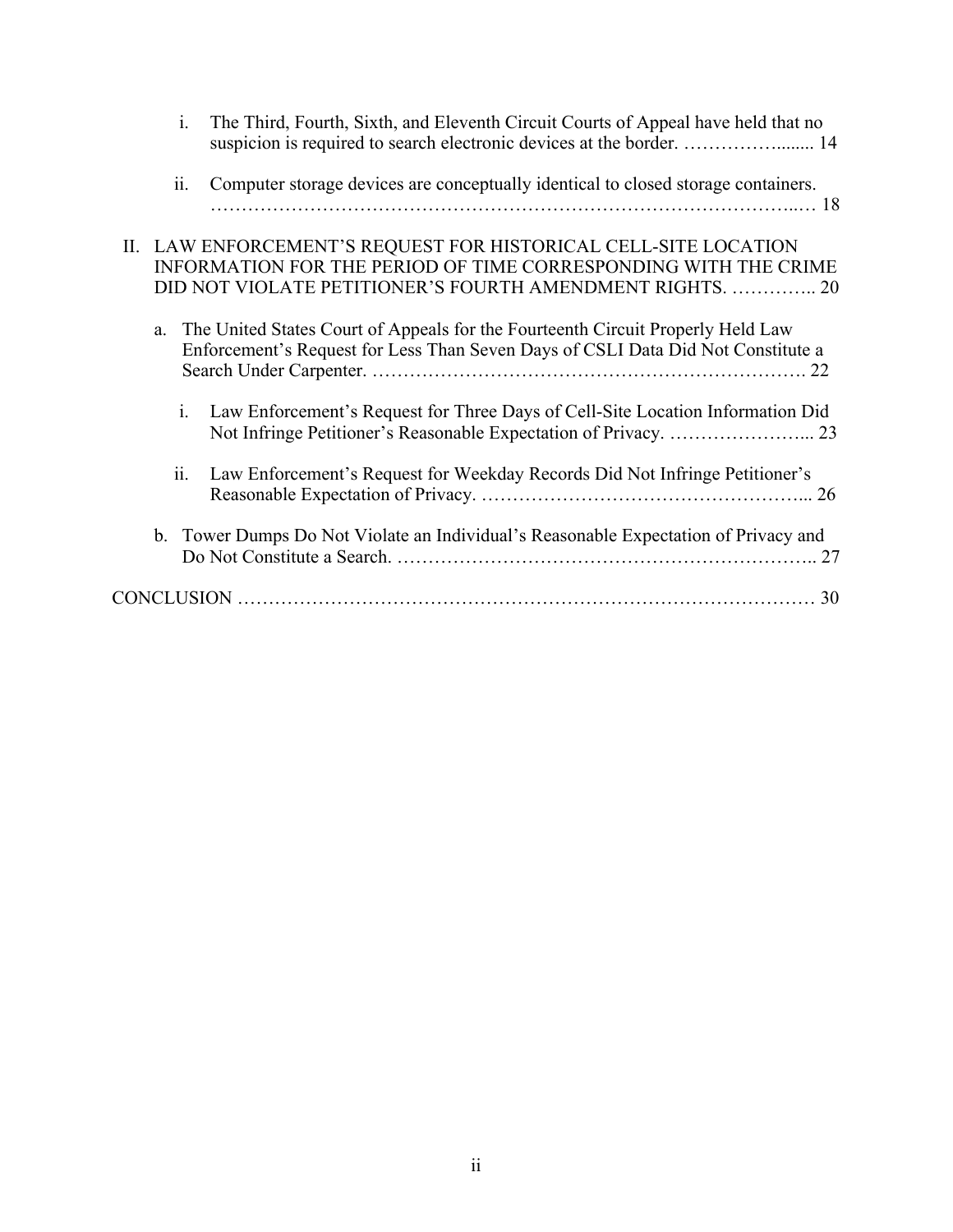## **TABLE OF AUTHORITIES**

| Cases                                                      | Page(s) |
|------------------------------------------------------------|---------|
| Almeida-Sanchez v. United States,                          |         |
| Carpenter v. United States,                                |         |
| Davis v. Gracey,                                           |         |
| Denson v. United States,                                   |         |
| United States v. 12 200-Foot Reels of Super 8mm. Film,     |         |
| Henderson v. United States,                                |         |
| In re Cell Tower Records Under 18 U.S.C. 2703(D),          |         |
| In re Grand Jury Subpoena Duces Tecum Dated Nov. 15, 1993, |         |
| Riley v. California,                                       |         |
| Torres v. Com. of Puerto Rico,                             |         |
| Trulock v. Freeh.                                          |         |
| United States v. Adjani,                                   |         |
| United States v. Al-Marri,                                 |         |
| United States v. Alfaro-Moncada,                           |         |
| United States v. Alfonso,                                  |         |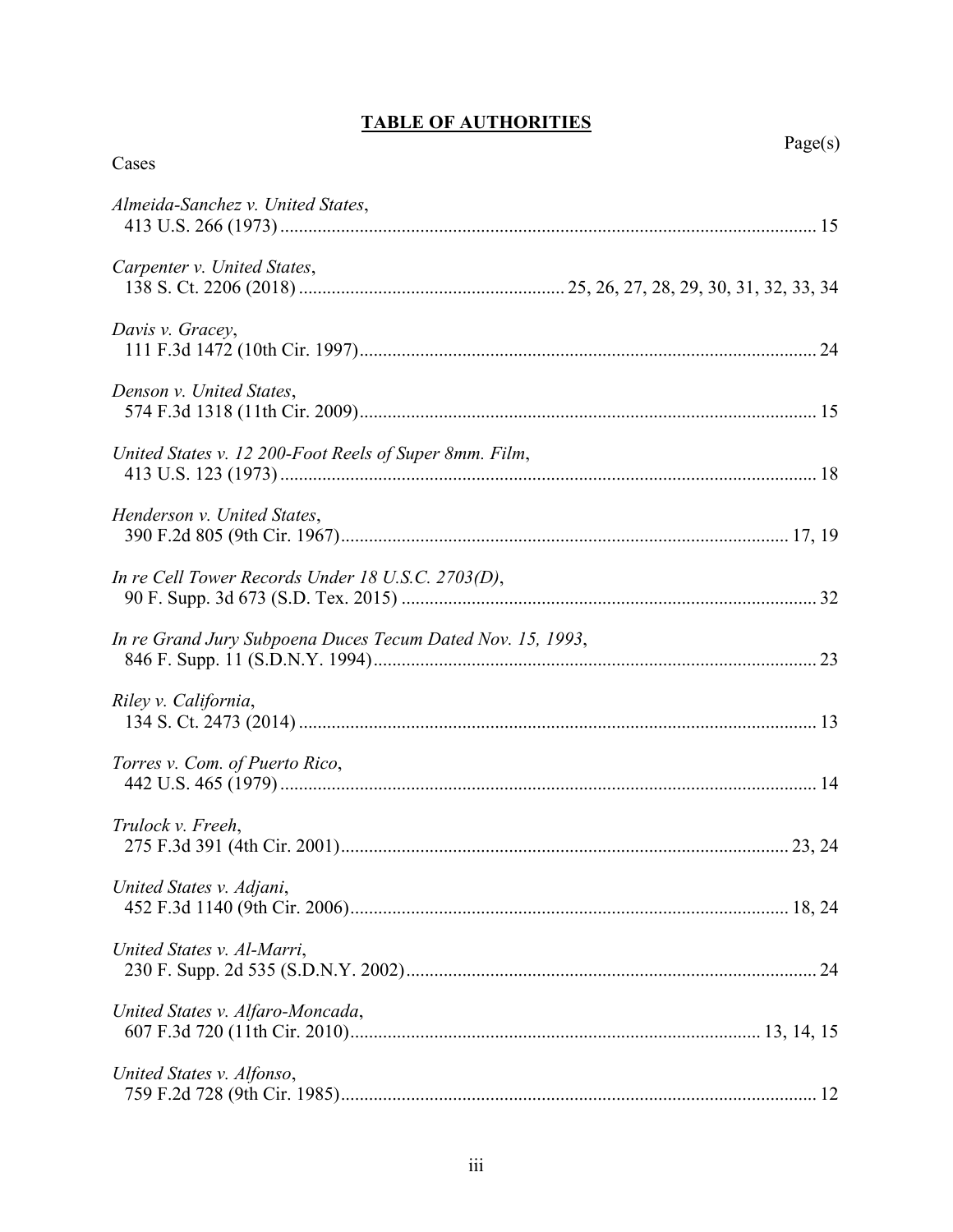| United States v. Arnold,         |  |
|----------------------------------|--|
| United States v. Barth,          |  |
| United States v. Borello,        |  |
| United States v. Camacho,        |  |
| United States v. Carey,          |  |
| United States v. Chan,           |  |
| United States v. Cotterman,      |  |
| United States v. David,          |  |
| United States v. Flores-Montano, |  |
| United States v. Fortna,         |  |
| United States v. Grayson,        |  |
| United States v. Hunter,         |  |
| United States v. Ickes,          |  |
| United States v. Jones,          |  |
| United States v. Kay,            |  |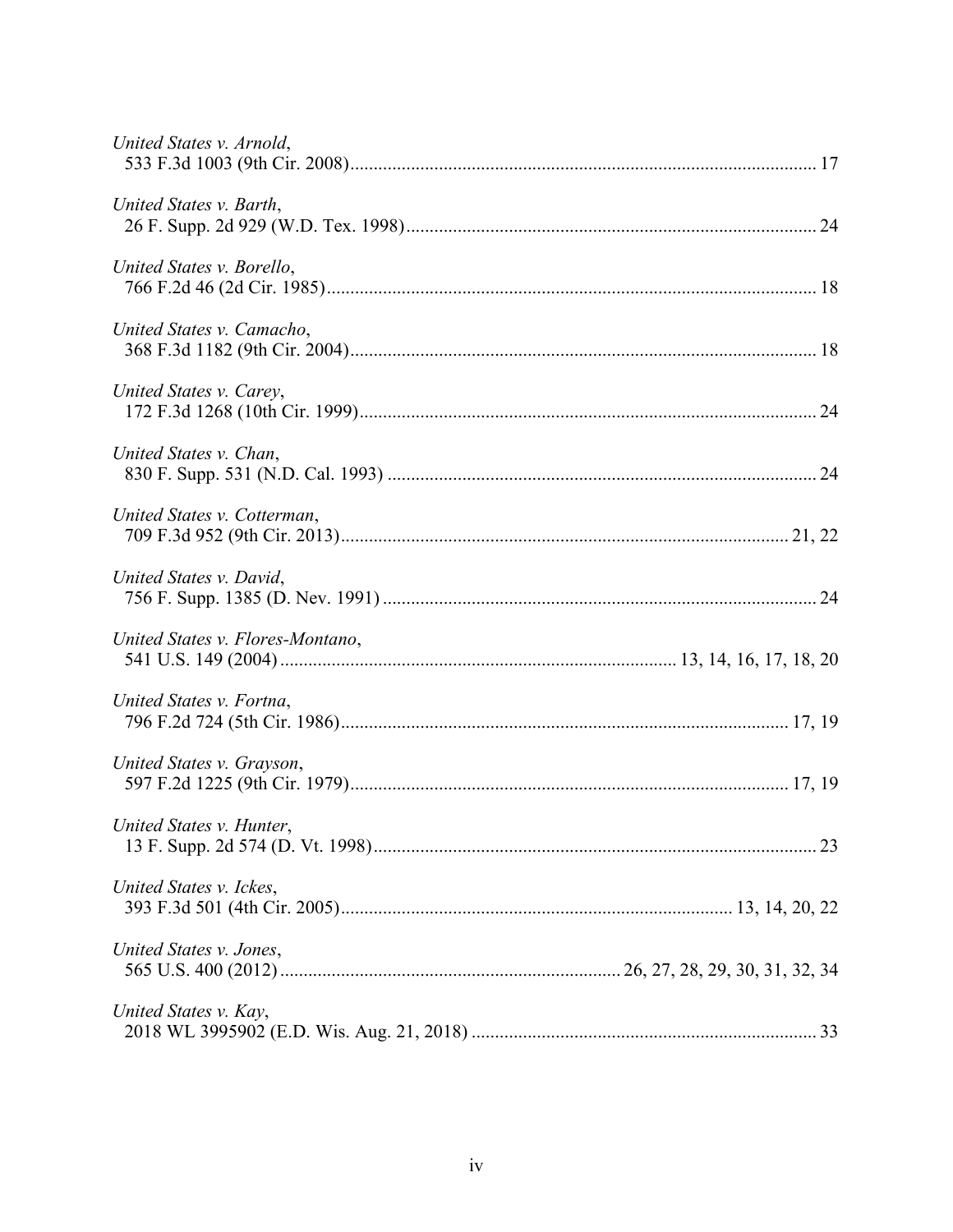| United States v. Knotts,                        |  |
|-------------------------------------------------|--|
| United States v. Kubasiak,                      |  |
| United States v. Linarez-Delgado,               |  |
| United States v. Montoya de Hernandez,          |  |
| United States v. Okafor,                        |  |
| United States v. Perkins,                       |  |
| United States v. Ramsey,                        |  |
| United States v. Runyan,                        |  |
| United States v. Schoor,                        |  |
| United States v. Skinner,                       |  |
| United States v. Stewart,                       |  |
| United States v. Thirty-Seven (37) Photographs, |  |
| United States v. Thirty-Seven (37) Photographs, |  |
| United States v. Touset,                        |  |
| United States v. Tsai,                          |  |
| United States v. Upham,                         |  |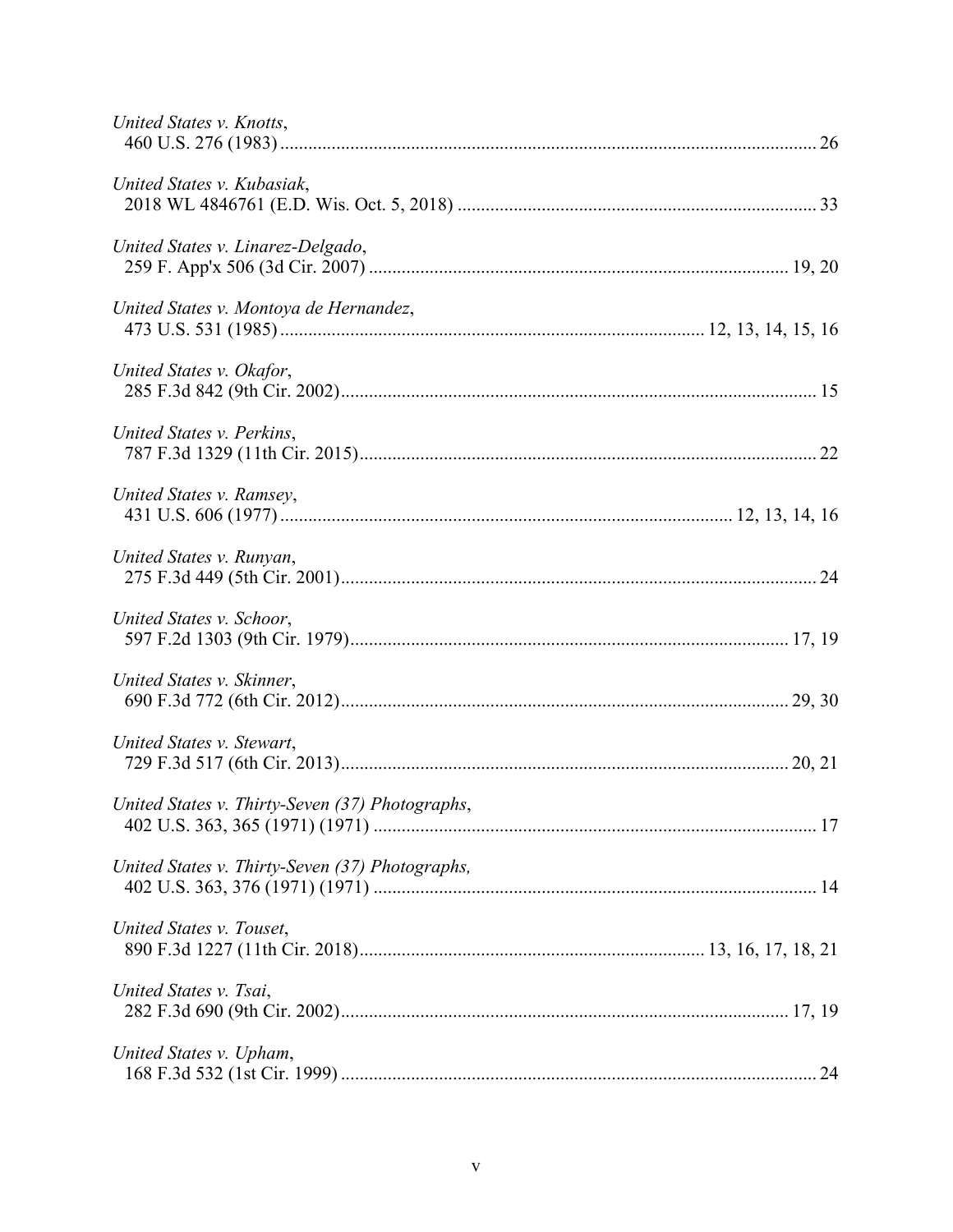| United States v. Vega-Barvo,                                                                                                                                                              |
|-------------------------------------------------------------------------------------------------------------------------------------------------------------------------------------------|
| United States v. Villabona-Garnica,                                                                                                                                                       |
| United States v. Villamonte-Marquez,                                                                                                                                                      |
| United States v. Yang,                                                                                                                                                                    |
| Witt v. United States,                                                                                                                                                                    |
| <b>Statutes</b>                                                                                                                                                                           |
|                                                                                                                                                                                           |
|                                                                                                                                                                                           |
|                                                                                                                                                                                           |
|                                                                                                                                                                                           |
|                                                                                                                                                                                           |
|                                                                                                                                                                                           |
|                                                                                                                                                                                           |
| Regulations                                                                                                                                                                               |
| 15                                                                                                                                                                                        |
| <b>Other Authorities</b>                                                                                                                                                                  |
| Wayne R. LaFave, Search & Seizure: A Treatise on the Fourth Amendment, § 10.5(a) at 193 (4th                                                                                              |
| Elka Torpey, U.S. Bureau of Labor Statistics, Career Outlook: Careers for Night Owls and Early<br>Birds, (2015), https://www.bls.gov/careeroutlook/2015/article/pdf/night-owls-and-early- |
| Honorable Brian L. Owsley, The Fourth Amendment Implications of the Government's Use of<br>Cell Tower Dumps in its Electronic Surveillance, Journal of Constitutional Law, Vol. 16:1, 1,  |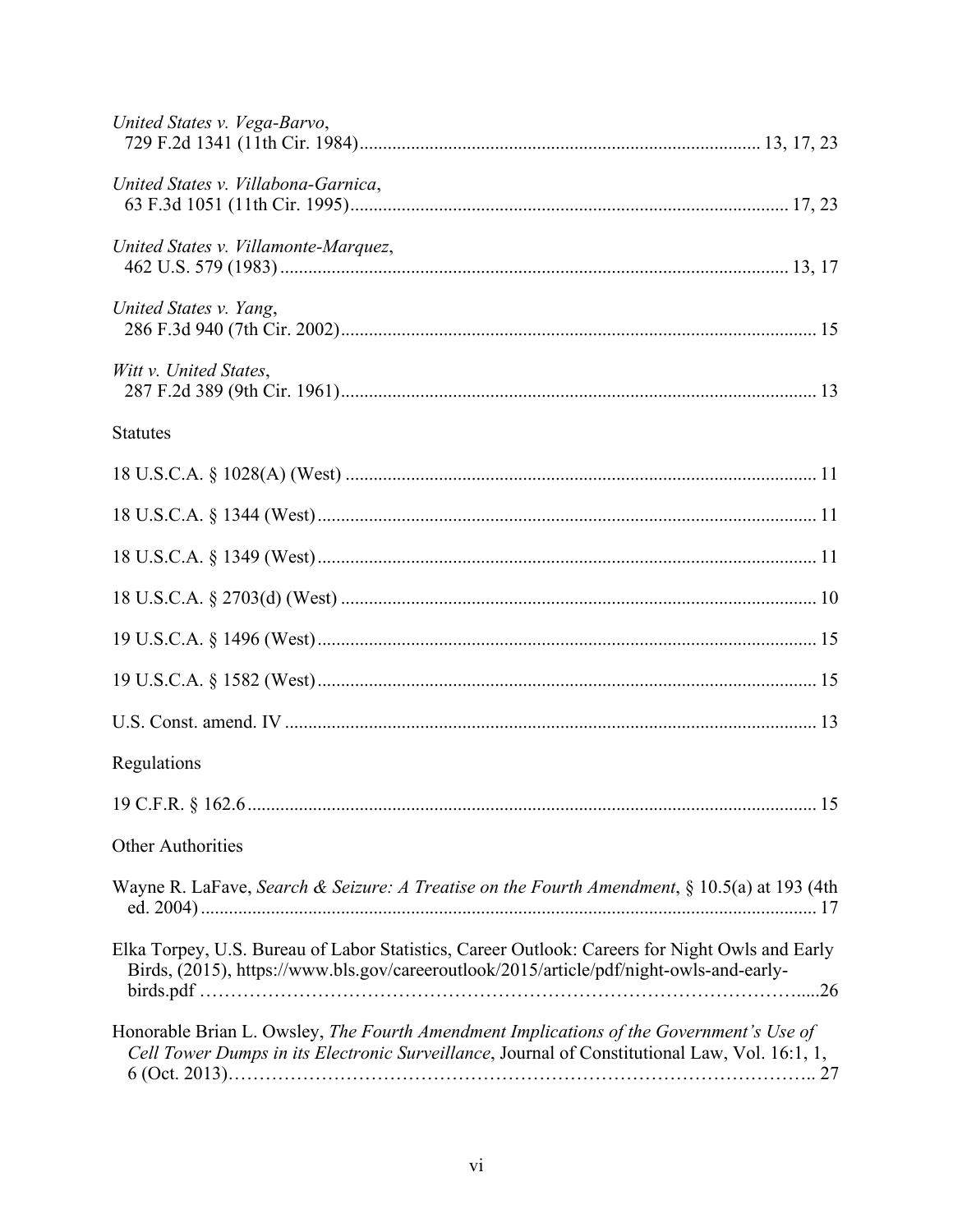#### **QUESTIONS PRESENTED**

- 1. Under the Fourth Amendment, can government officers conduct a forensic search of a person's electronic devices without reasonable suspicion when the person enters the United States through an international border where the expectation of privacy at its lowermost?
- 2. Under *Carpenter v. United States*, does the Court's seven day limitation on the use of cellsite location information prohibit the government from acquiring three days of cell-site location information corresponding with the window in which a crime occurred, one-hundred cumulative hours of daytime cell site location information targeting the area of the crime spree, and tower dump data limited to the time immediately surrounding the crime?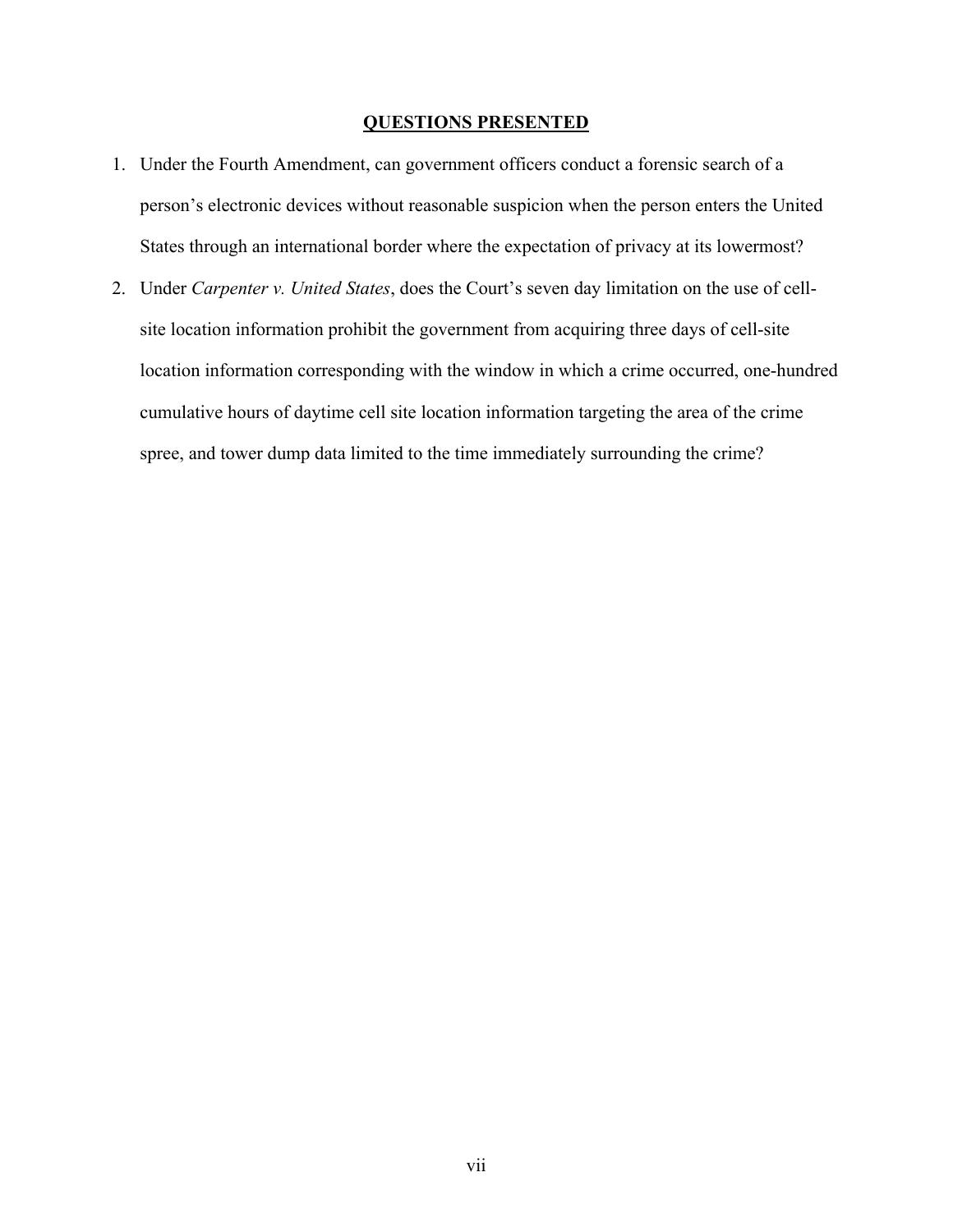## **OPINION BELOW**

The opinion and order of the Fourteenth Circuit are recorded at *Escaton v. United States*, 1001

F.3d 1341 (14th Cir. 2021).

## **CONSTITUTIONAL PROVISION**

The Fourth Amendment to the United States Constitution provides:

The right of the people to be secure in their persons, houses, papers, and effects, against unreasonable searches and seizures, shall not be violated, and no warrants shall issue, but upon probable cause, supported by oath or affirmation, and particularly describing the place to be searched, and the persons or things to be seized.

U.S. Const. amend. IV.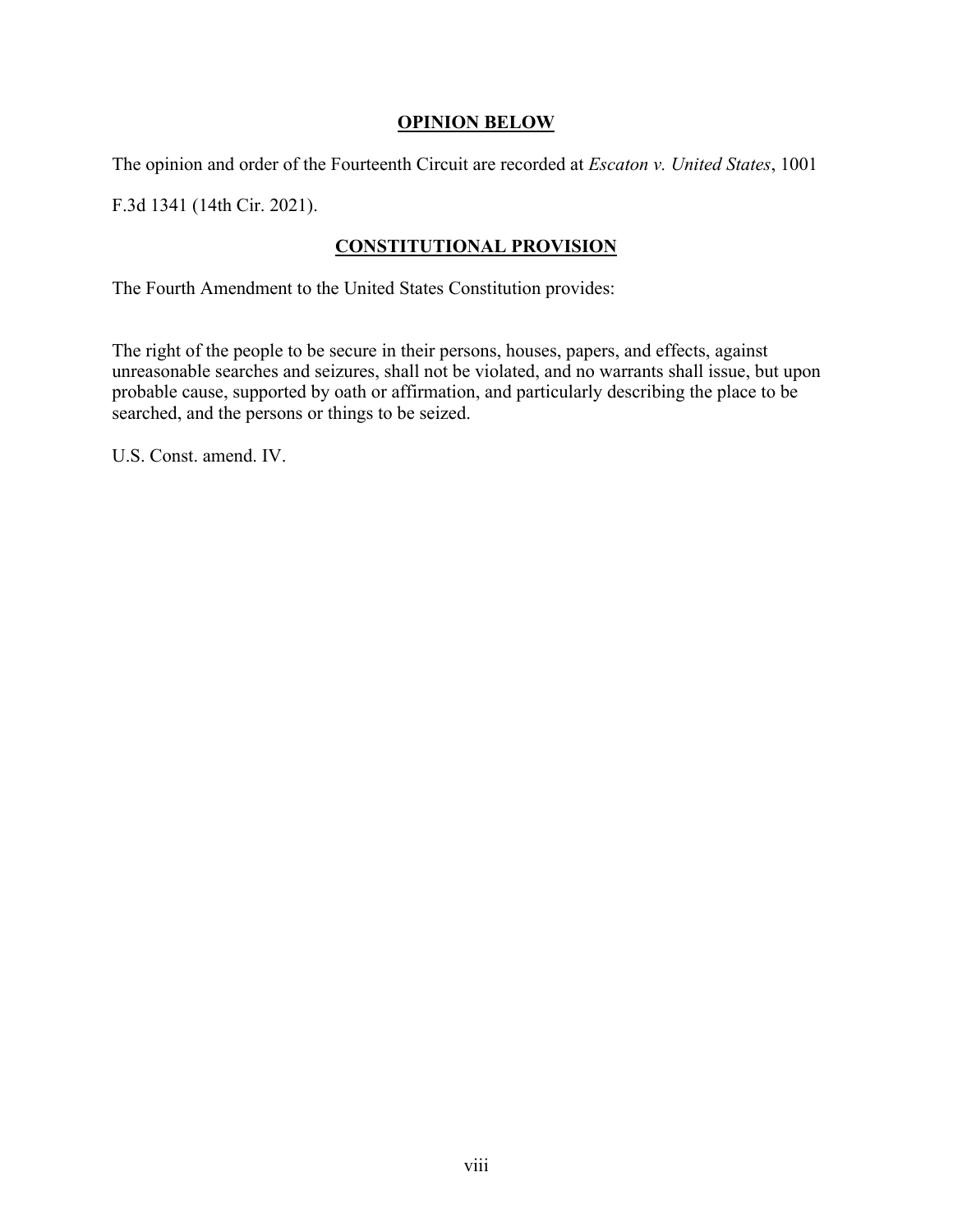#### **INTRODUCTION**

Respondent, United States of America, Appellee in *Escaton v. United States*, 1001 F.3d 1341 (14th Cir. 2021), before the United States Court of Appeals, Fourteenth Circuit, respectfully submit this brief on the merits and ask the Court to affirm the Fourteenth Circuit's decision below.

#### **Summary of the Argument**

This Court should affirm the decision of the Fourteenth Circuit Court of Appeals because Petitioner's rights under the Fourth Amendment were not violated. The Fourth Amendment does not require that government officers must have reasonable suspicion before conduction forensic searches of electronic devices at the border. Further, law enforcement's acquisition of three days of cell-site location information, one-hundred cumulative hours of cell-site location information, and cell tower dumps data did not violate Petitioner's reasonable expectation of privacy.

Since before the adoption of the Fourth Amendment, customs officers have enjoyed plenary authority to search property crossing the border without a warrant, probable cause, or reasonable suspicion. All international travelers have an obligation to present themselves and their effects for a border inspection. Here, when Hector Escaton (Petitioner) returned to the United States and crossed the West Texas border, he subjected himself and his property to a search because he was entering the country at the border. Under well-established precedent, border searches are reasonable simply because they occur at the border. They are therefore exempt from both the probable cause and warrant requirements that pertain to most searches conducted inside the country. Therefore, this Court has long made clear that the Fourth Amendment permits suspicionless border searches of personal property, including private materials in closed containers. Because the search here was not highly intrusive, did not violate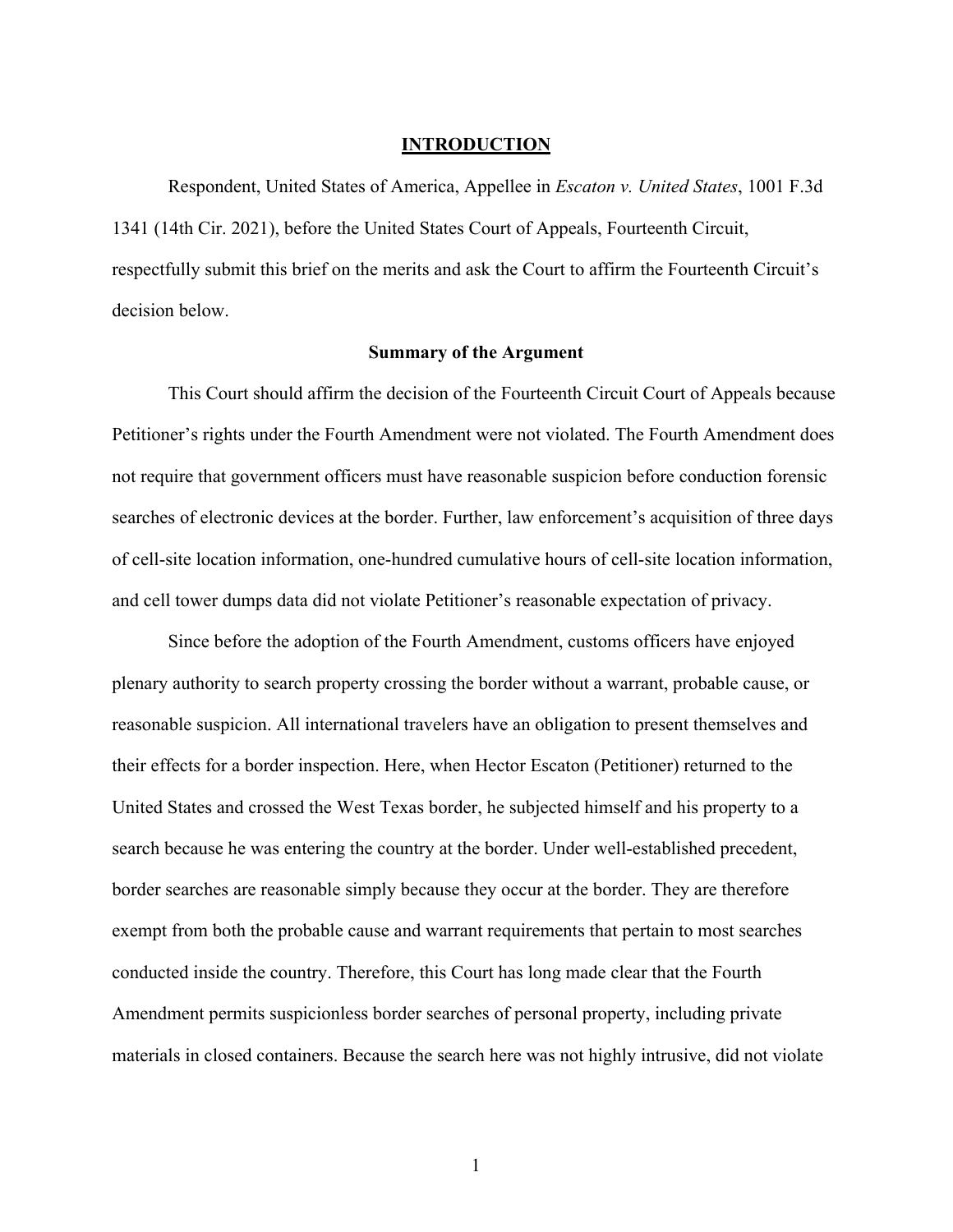the Petitioner's personal integrity, and was not destructive, the government did not need to have a particularized showing of reasonableness to conduct the search.

The circuit court in this case properly concluded that the government did not need reasonable suspicion to search Petitioner's electronic devices. Because electronic devices are legally and conceptually no different than other closed storage containers—like purses, briefcases, and luggage¾presented for entry at the border, they are subject to search without a showing of reasonable suspicion. Courts have uniformly concluded that they will treat electronic devices as closed containers for Fourth Amendment purposes, and several courts have specifically applied this principle to uphold suspicionless searches of computer media at the border.

The reality of the digital age demands more, not less, vigilance at the border to ensure that that border agents can prevent unlawful or harmful materials—no matter the medium—from crossing the border freely without inspection. Malware, graphic materials, and other electronic materials stored on electronic devices are no less important to national security and public welfare than other physical contraband, such as drugs and explosives. Border agents cannot properly mind the borders unless they are authorized to search personal property at the border without regard to the type of container in which people may conceal it. The circuit court held this vision in mind when deciding this case.

The fact that border searches of electronic devices implicate the government's compelling interest in controlling its territorial integrity, regulating the flow of foreign commerce, and blocking the introduction of dangerous contraband is reason enough for the Court to decide that border agents do not need reasonable suspicion to search electronic devices at the border. Any other holding would seriously undermine the nation's vital interest in protecting its borders by removing the significant deterrent effect of suspicionless searches and effectively rendering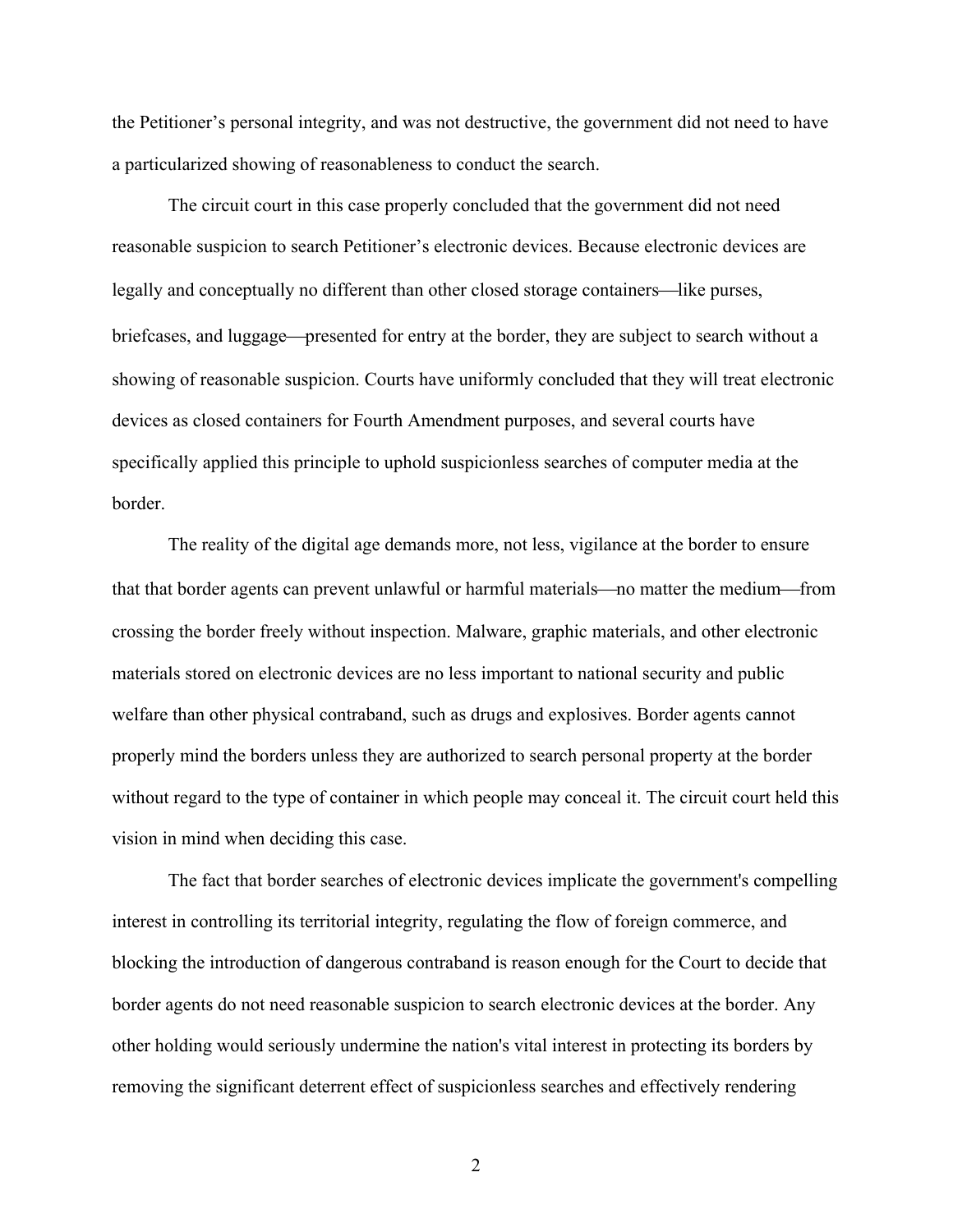electronic devices the smuggler's container of choice for electronic contraband like malware, child pornography, and terrorist plans or communications. Accordingly, this Court should affirm the circuit court's suppression ruling and adopt the view that border agents do not need reasonable suspicion to search electronic devices at the border.

In articulating the limitations on the use of cell-site location information (CSLI), this Court explained that a search occurs when an individual's reasonable expectation of privacy is violated. It has long been understood that short-term surveillance of an individual comports with expectations of privacy that our society is willing to recognize as reasonable. In *Carpenter*, this Court reasoned that the use of seven days of CSLI constitutes a search because it goes beyond the surveillance that our society has come to recognize as reasonable. The court explained that with seven days of CSLI data law enforcement is able to gain an "all encompassing record" of an individual's movements, providing an "intimate view" into the individual's life. Further, this Court explained that this amount of information does not comport with society's reasonable expectation of privacy because traditionally law enforcement would not be able to engage in this level of surveillance due to "limited police resources."

In this case, the circuit court properly concluded that law enforcement's acquisition of CSLI data did not violate Petitioner's reasonable expectation of privacy and therefore, was not a search. First, law enforcement's acquisition of three days of cell-site location information was wholly consistent with the limitations on the use of CSLI that this Court established in *Carpenter*. Law enforcement's request for three days of CSLI data did not amount to comprehensive surveillance and was consistent with society's expectation of privacy. This limited request for three days of CSLI data does not implicate the "too permeating police surveillance" that serves as a guide post for this Court's Fourth Amendment jurisprudence.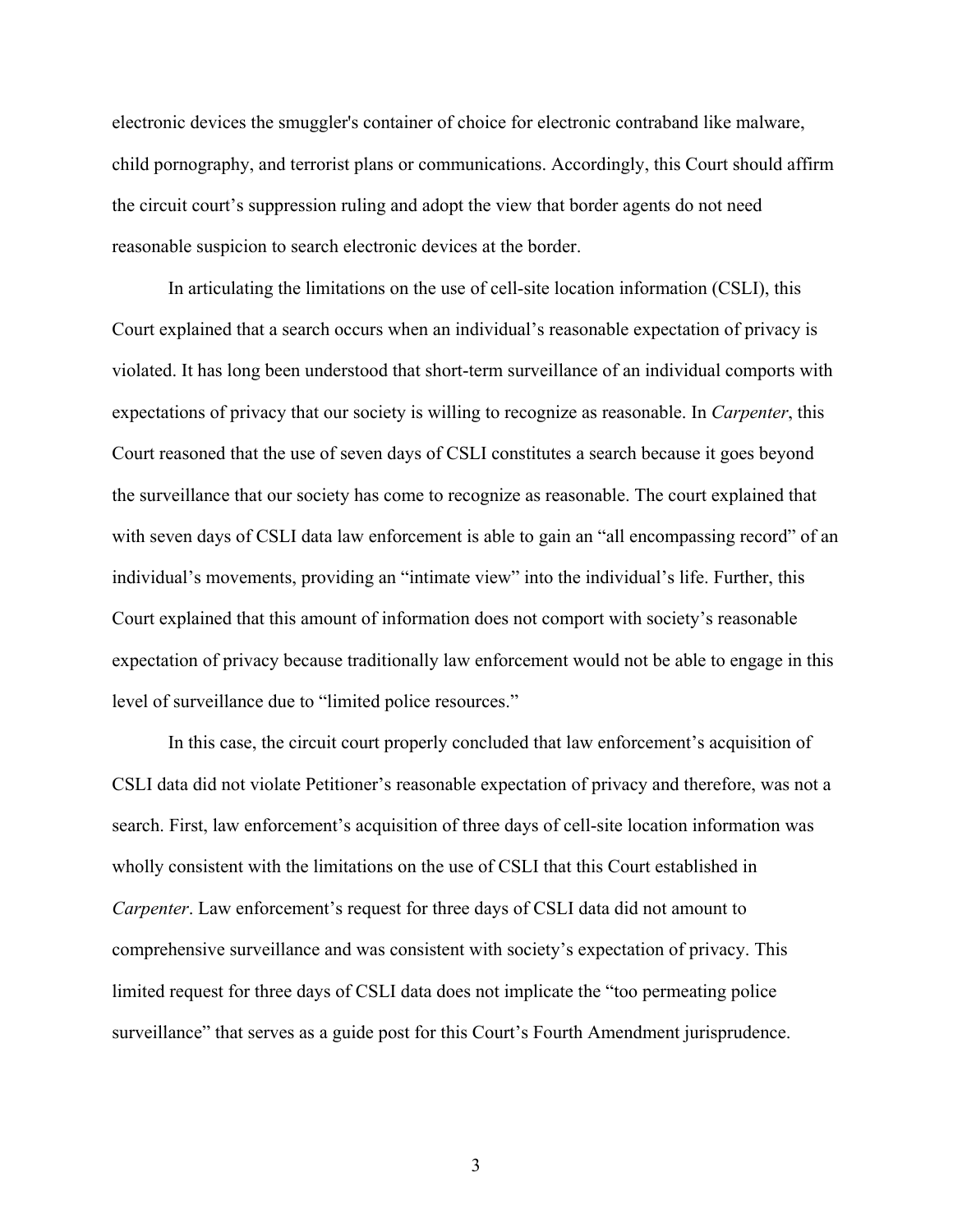Second, law enforcement's request for one-hundred cumulative hours of CSLI did not exceed the permissible amount of CSLI data that can be obtained without a warrant under *Carpenter*. Further, this request was limited to weekday hours when most Americans are in the workplace; therefore, the scope of private information that the CSLI data could reveal was limited and likely would not provide an "intimate window into a person's life." Moreover, law enforcement likely could engage in 100 hours of surveillance during traditional business hours even under the constraint of "limited police resources." For these reasons, the Weekday Record request did not violate Petitioner's reasonable expectation of privacy and therefore, was not a search.

Finally, law enforcement's request for tower dump data, limited to thirty minutes before and after the crime, did not violate Petitioner's reasonable expectation of privacy. Tower dump data does not reveal the intimate details of an individual's life that this Court was concerned with in both *Jones* and *Carpenter*. At its best, the data collected from a tower dump shows that an individual was present in an area as wide as a dozen city blocks during a specified period of time. The fixed area captured in tower dump data does not allow law enforcement to uncover an individual's particular movements nor intimate details of the individual's life. For these reasons, the request for tower dump data did not violate Petitioner's reasonable expectation of privacy and therefore, was not a search.

#### **STATEMENT OF THE CASE**

#### **Statement of the Facts**

On September 25, 2019, Petitioner, a West Texas citizen and resident, returned to the United States from Mexico. (R. at 3). Petitioner entered the United States through a West Texas border checkpoint. (R. at 3). Customs and Border Protection (CBP) Officer Ashley Stubbs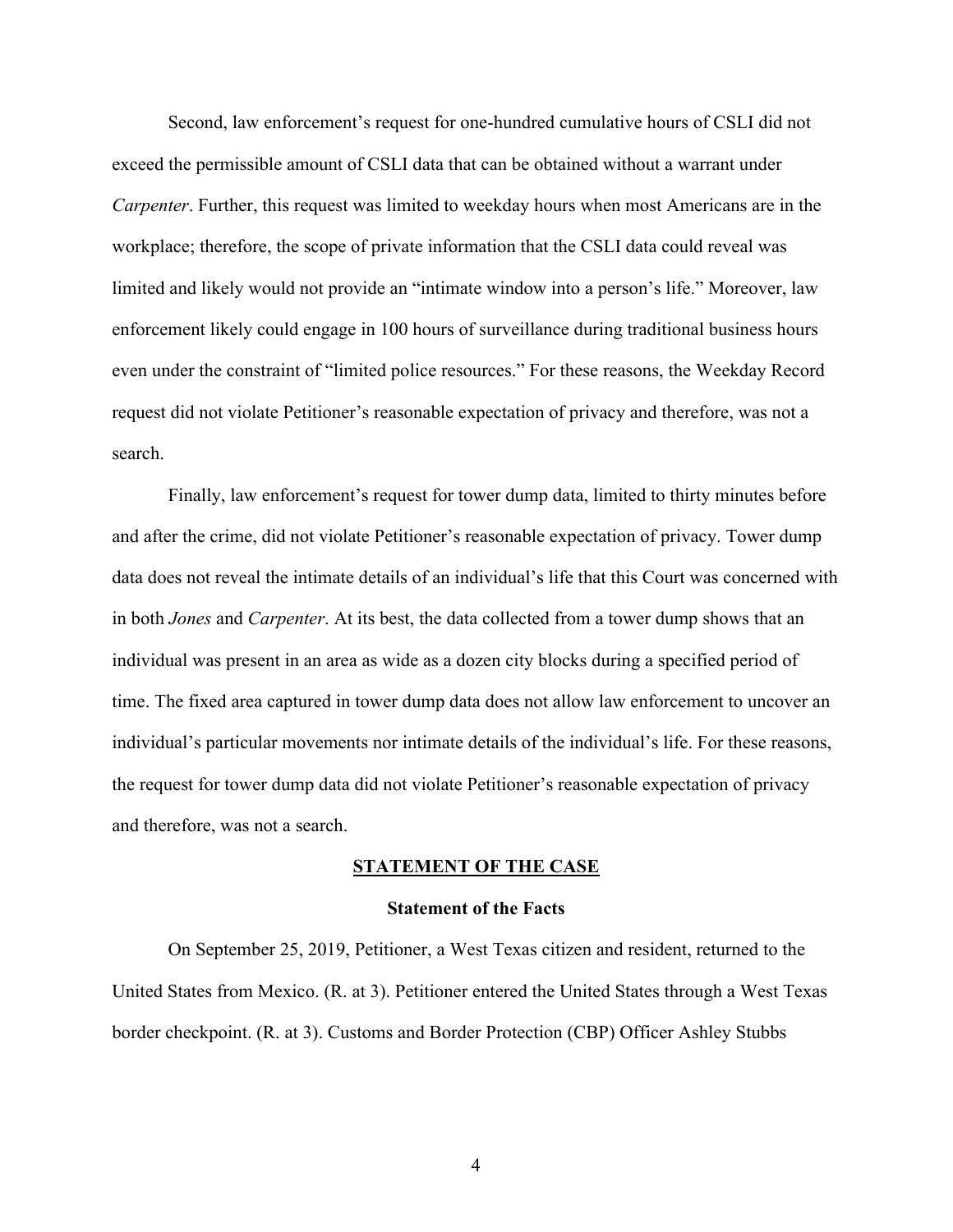(Officer Stubbs) conducted a routine border search of Petitioner's vehicle. (R. at 3). Upon inspection, Officer Stubbs found three large suitcases in the back of Petitioner's car. (R. at 3).

Officer Stubbs discovered an iPhone, a laptop, three external hard drives, and four USB devices. (R. at 3). Following discovery, Officer Stubbs placed the iPhone on airplane mode—ensuring there was no cellular connection—and confirmed that the laptop had no wireless service connection. (R. at 3). The two devices were not password protected. (R. at 4). Officer Stubbs then conducted a manual search of the iPhone and laptop without assistive technology. (R. at 3). After searching the iPhone, Officer Stubbs returned the phone to Petitioner and detained the remaining electronic devices, including the laptop, hard drives, and USB devices. (R. at 4).

Placed just below the keyboard of the laptop was a paper note. (R. at 3). The note read "Call Delores (201) 181-0981 \$\$\$." (R. at 3). Officer Stubbs recorded the message and Petitioner's iPhone telephone number. (R. at 3). On the laptop, Officer Stubbs discovered certain folders with password protections. (R. at 4). Officer Stubbs inserted the USB devices into the computer and discovered he could not access their content. (R. at 4).

Officer Stubbs delivered the electronic devices to Immigration and Customs Enforcement (ICE) Senior Special Agent & Computer Forensic Examiner Theresa Cullen (Officer Cullen) who was stationed at the border checkpoint. (R. at 4)*.* Officer Cullen used forensic software to copy and scan the devices. (R. at 4). The forensic analysis revealed the laptop held documents containing individuals' bank account numbers and pins, as well as traces of malware. (R. at 4).

CBP notified the Federal Bureau of Investigation (FBI) about the potential bank fraud and identity theft claims and provided them with Petitioner's information, including his telephone number—which Officer Stubbs found on Petitioner's iPhone. (R. at  $4, 6$ ). The FBI was investigating "ATM skimming" of Mariposa Bank ATMs in Sweetwater during October of 2018.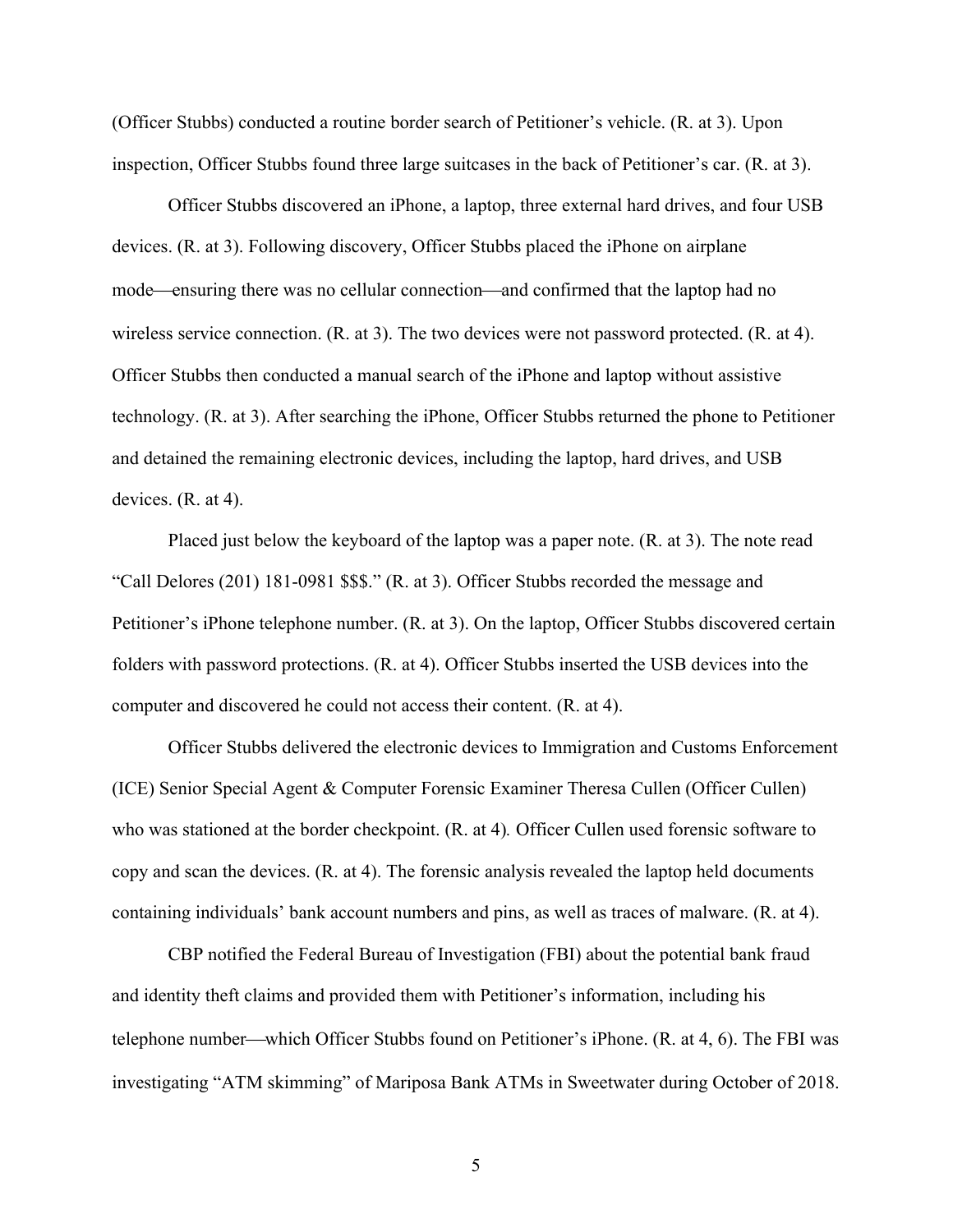(R. at 4). The FBI examined the connections between the forensic evidence CBP provided and the illegal activity Mariposa Bank reported—skimming occurred at eight of Mariposa's ATMs, three in Escalante and five in Sweetwater. (R. at 4).

Mariposa Bank determined that the skimming occurred in early October and the perpetrators employed several methods to steal information and cash from the ATMs. (R. at 5). Two ATMs had "skimmers" overlaying the debit card readers on the ATMs, two ATMs had malware—similar to that found on Petitioner's USB devices—installed through a USB port on the ATMs, and one ATM had sophisticated malware that allowed the criminals to withdraw cash directly from the ATM. (R. at 5, 6). Mariposa Bank's investigation revealed an estimated \$50,000 of losses in October 2018 through withdrawals and false account creation resulting from ATM skimming and that hundreds of identities of Mariposa Bank customers were stolen. (R. at 5). Surveillance photographs near the ATMs showed a man in a black sweatshirt at the three Sweetwater ATMs. (R. at 5).

Based on the forensic evidence provided by CBP and the information from Mariposa Banks, the FBI requested three tower dumps from the cell sites near the Sweetwater ATMs, pursuant to 18 U.S.C.A. § 2703(d) (West) of the Stored Communications Act (SCA), for 30 minutes before and 30 minutes after the man in the surveillance photos approached the ATMs. (R. at 5). Petitioner's phone number matched one of the numbers produced from the three tower dumps. (R. at 6).

With this information, the U.S. Attorney's office and FBI applied for court orders under the SCA to obtain Petitioner's cell phone records from Delos Wireless. (R. at 6). A federal Magistrate issued an order direction Delos Wireless to disclose the "cell site records corresponding to [Petitioner's] telephone number . . . during the period [of] October 11, 2018, through October 13, 2018." (R. at 6). Petitioner's cell site records indicated that his cell phone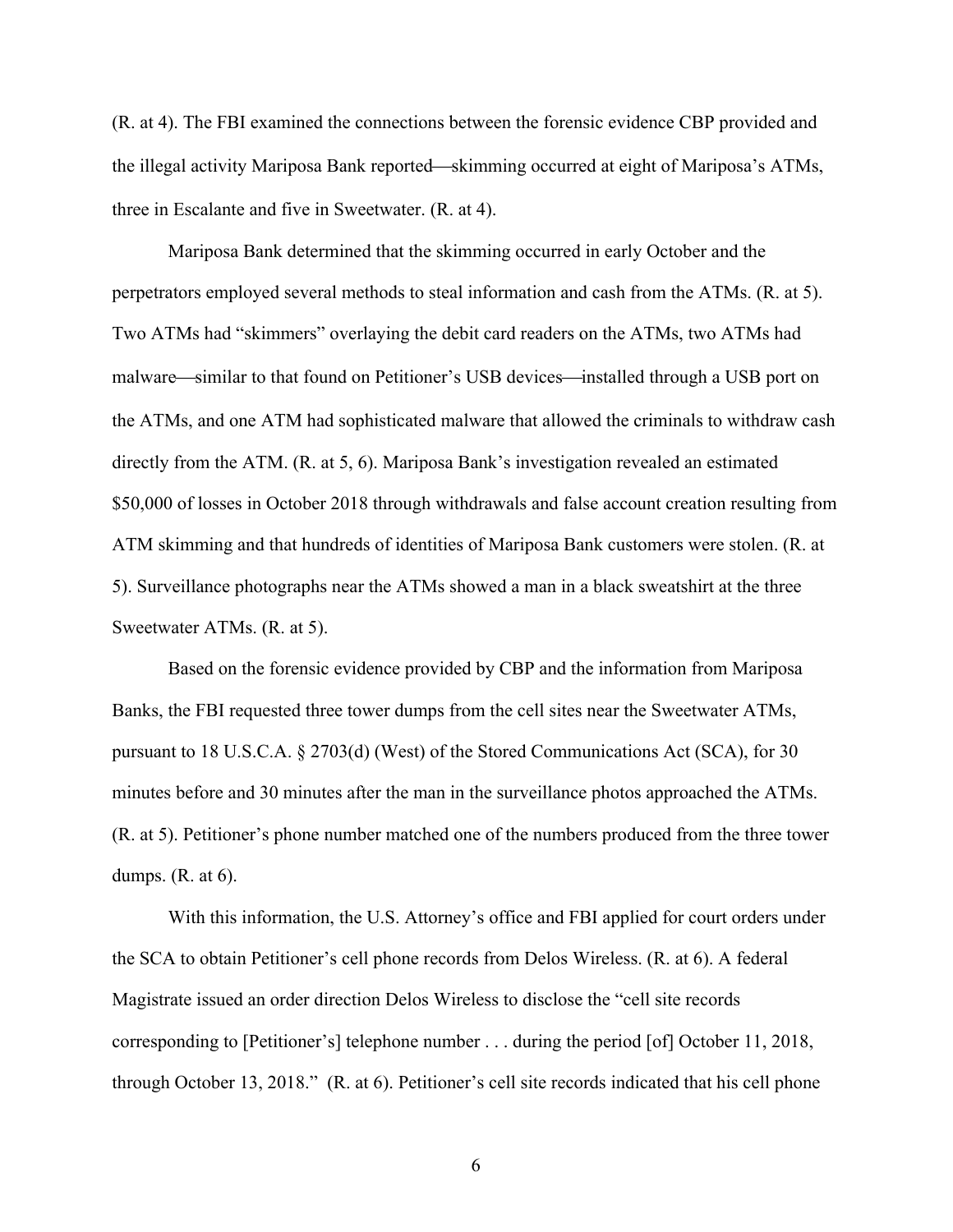was in the area of one of the Sweetwater ATMs on October 12, 2018. (R. at 6). This was the only ATM that Petitioner's records indicated his phone was near between October 11, 2018, and October 13, 2018. (R. at 6).

The government requested an additional order to Delos Wireless from the magistrate judge. (R. at 6). The additional order was to disclose "cell site sector information for [Petitioner's] and 'Delores's' telephone [numbers] for all weekday records between October 1 and 12 between the hours of 8 AM MDT and 6 PM MDT, as well all subscriber information for 'Delores's' telephone." (R. at 6). The records revealed that the phone number belonged to Delores Abernathy (Ms. Abernathy) and she was in the area of three of the ATMs in early October. (R. at 6). The records also placed Ms. Abernathy and Petitioner together during the same time period. (R. at 6).

#### **Procedural History**

The Government indicted Petitioner on three counts: Count One for Bank Fraud, in violation of 18 U.S.C.A. § 1344 (West); Count Two for Conspiracy to Commit Bank Fraud, in violation of 18 U.S.C.A. § 1349 (West); and Count Three for Aggravated Identity Theft, in violation of 18 U.S.C.A. § 1028(A) (West). (R. at 7). Prior to trial in the District of West Texas, Petitioner filed a motion to suppress the results of the forensic search and the cell-site data requested from Delos Wireless. (R. at 7). The district court denied the motion on both issues. (R. at 7). A jury convicted Petitioner on all three counts. (R. at 3).

Petitioner appealed to the United States Court of Appeals for the Fourteenth Circuit. (R. at 3). On appeal, Petitioner asserted that the district court erred in denying his motion to suppress because the forensic search of his electronic devices and the cell site location information requests violated his Fourth Amendment rights. (R. at 3). The circuit court disagreed, holding that law enforcement acted properly and within the bounds of the Fourth Amendment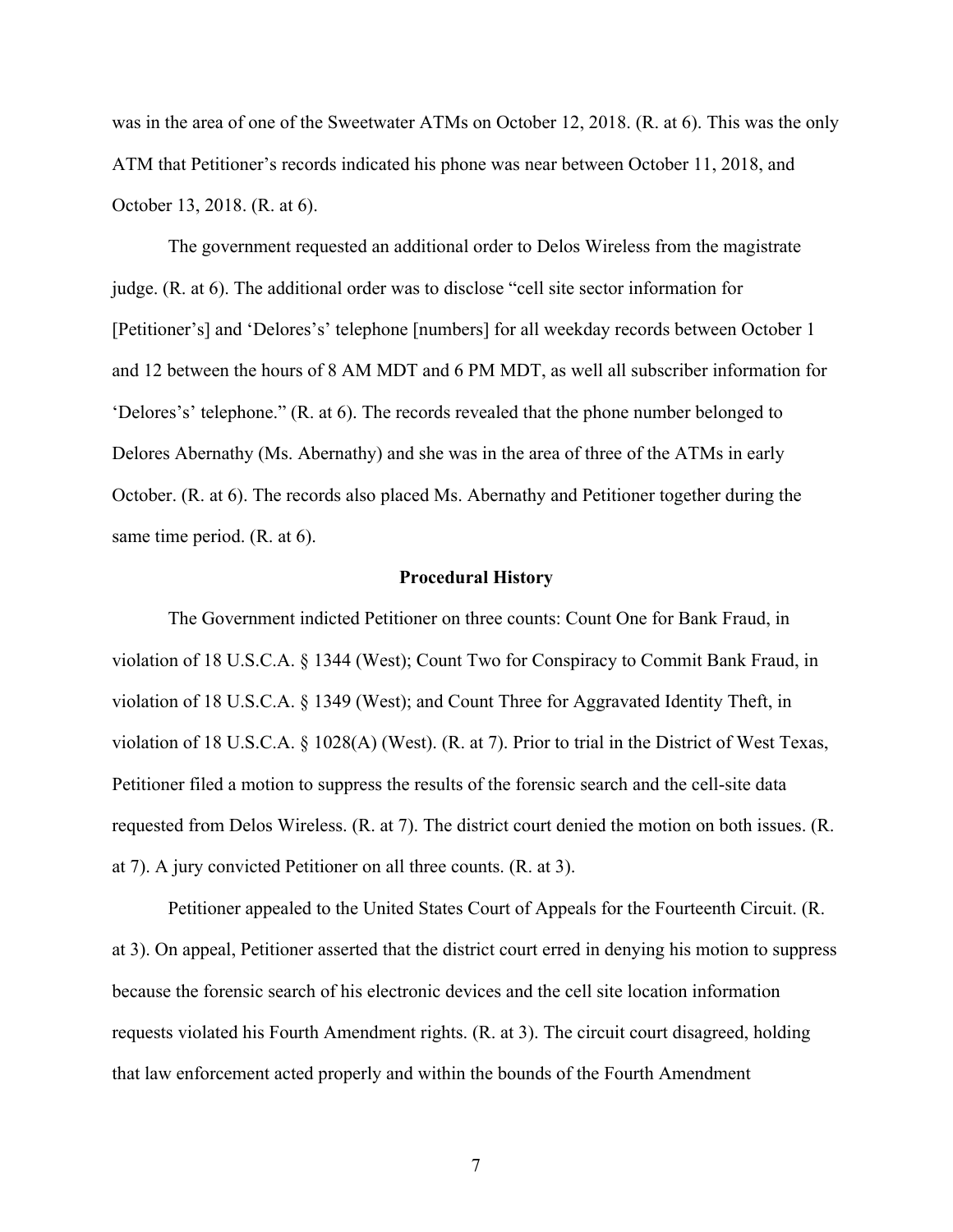protections. (R. at 3). The circuit court affirmed the district court's ruling denying Petitioner's motion to suppress. (R. at 3). Petitioner petitioned for writ of certiorari to the Supreme Court of the United States. (R. at 1). The Court granted certiorari on November 22, 2022. (R. at 1).

#### **ARGUMENT**

## **I. THE UNITED STATES COURT OF APPEALS FOR THE FOURTEENTH CIRCUIT PROPERLY HELD THAT NO REASONABLE SUSPICION IS REQUIRED TO CONDUCT A FORENSIC SEARCH OF ELECTRONIC DEVICES AT INTERNATIONAL BORDER CROSSINGS.**

## **a. Border Agents Have Longstanding Plenary Authority Under the Fourth Amendment to Conduct Suspicionless Searches of Personal Property At the International Border.**

The Supreme Court has repeatedly recognized the government's longstanding plenary authority to conduct border searches as an exception to the probable cause and warrant requirements in the Fourth Amendment. *See, e.g., United States v. Montoya de Hernandez*, 473 U.S. 531, 538 (1985); *United States v. Alfonso*, 759 F.2d 728, 733–34 (9th Cir. 1985). Searches made at the border "pursuant to the long-standing right of the sovereign to protect itself by stopping and examining persons and property crossing into this country, are reasonable simply by virtue of the fact that they occur at the border." *United States v. Ramsey*, 431 U.S. 606, 616 (1977). Courts have long recognized that the government possesses broad authority to conduct searches of persons and their belongings at the border to protect its "paramount interest" in protecting its "territorial integrity," which "is at its zenith" at the border. *United States v. Flores-Montano*, 541 U.S. 149, 153 (2004). *See also United States v. Ickes*, 393 F.3d 501, 506 (4th Cir. 2005) (characterizing the government's interests as "overriding").

## **i. Under the longstanding border-search exception to the Fourth Amendment's warrant requirement, the border search of Petitioner's electronic devices did not require reasonable suspicion.**

The Fourth Amendment provides, in part, "The right of the people to be secure in their persons, houses, papers, and effects, against *unreasonable* searches and seizures. . .." U.S. Const.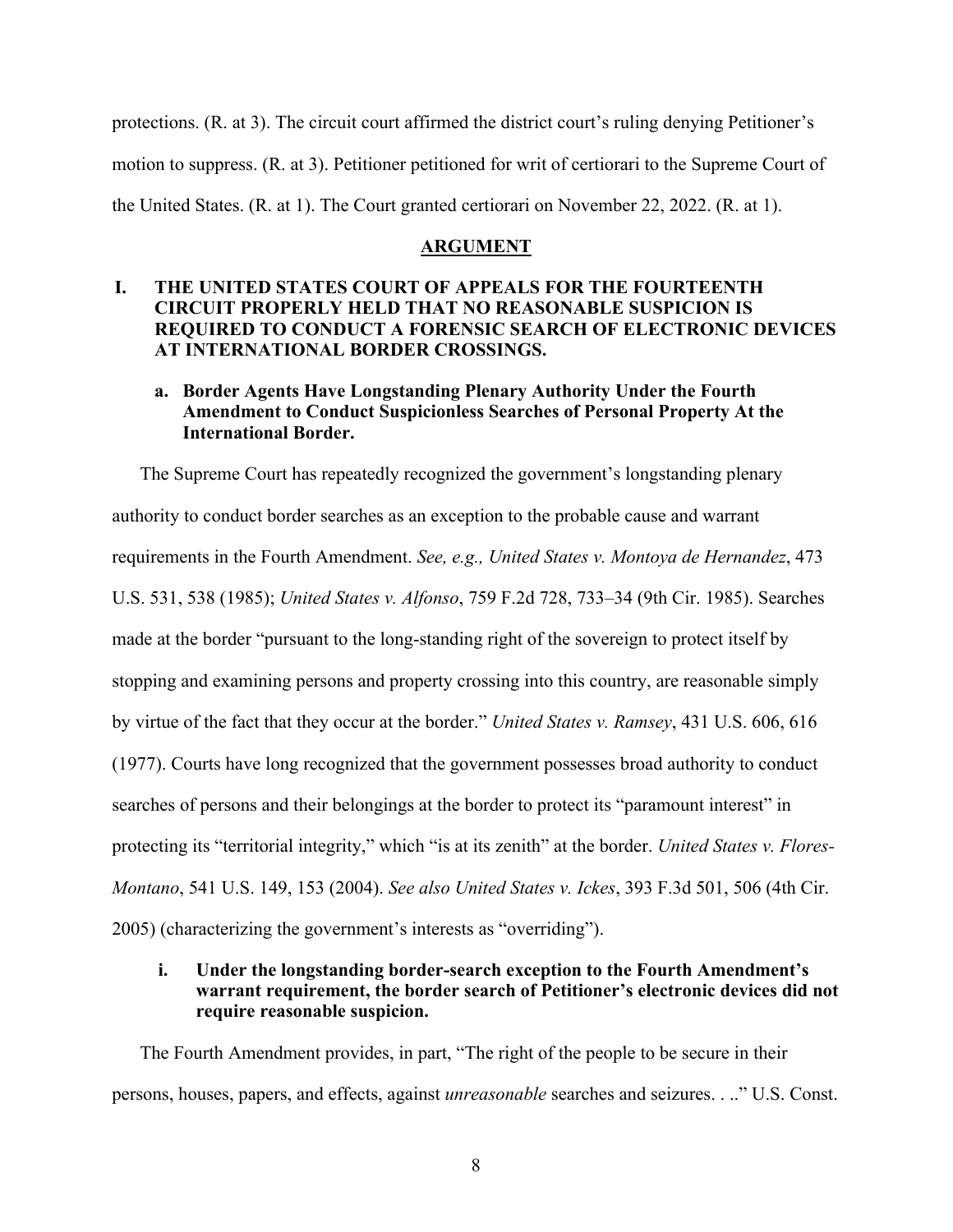amend. IV. Ordinarily, "reasonableness requires the obtaining of a judicial warrant." *United States v. Touset*, 890 F.3d 1227, 1232 (11th Cir. 2018) (quoting *Riley v. California*, 134 S. Ct. 2473, 2482 (2014)). Border searches are, however, different. *Touset*, 890 F.3d at 1232*.* The authority of border officers to conduct suspicionless searches at the border predates the adoption of the Fourth Amendment and the courts have long recognized this authority as an aspect of the sovereign's interest in controlling its borders. *See United States v. Villamonte-Marquez*, 462 U.S. 579, 585 (1983) (stating government's authority to perform border searches has an "impressive historical pedigree"); *Witt v. United States*, 287 F.2d 389, 391 (9th Cir. 1961) ("[D]ifferent rules are applicable [to the border], and for over a hundred years have been applicable with respect to the plenary power to search at the border.").

Courts have recognized the border searches "have a unique status in constitutional law." *United States v. Vega-Barvo*, 729 F.2d 1341, 1344 (11th Cir. 1984). This exception is based on the recognition that the United States has a compelling interest in securing its borders and regulating both who and what may enter the country. *Montoya de Hernandez*, 473 U.S. at 537– 38; *Ramsey*, 431 U.S. at 620; *United States v. Alfaro-Moncada*, 607 F.3d 720, 728 (11th Cir. 2010). The exception is also based on the recognition that the expectation of privacy is lower at the border than in the interior. *Montoya de Hernandez*, 473 U.S. at 539; *see also Alfaro-Moncada*, 607 F.3d at 728. The balance of those interests is both "qualitatively different" and construed "much more favorable" to the United States at the border. *Montoya de Hernandez*, 473 U.S. at 538, 544; *Alfaro-Moncada*, 607 F.3d at 728, 730.

Consistent with the compelling interest to control what enters through the United States' borders, courts have given border agents broad authority to search vehicles and persons as they enter the United States, including their personal effects. *Flores-Montano*, 541 U.S. at 152 ("The government's interest in preventing the entry of unwanted persons and effects is at its zenith at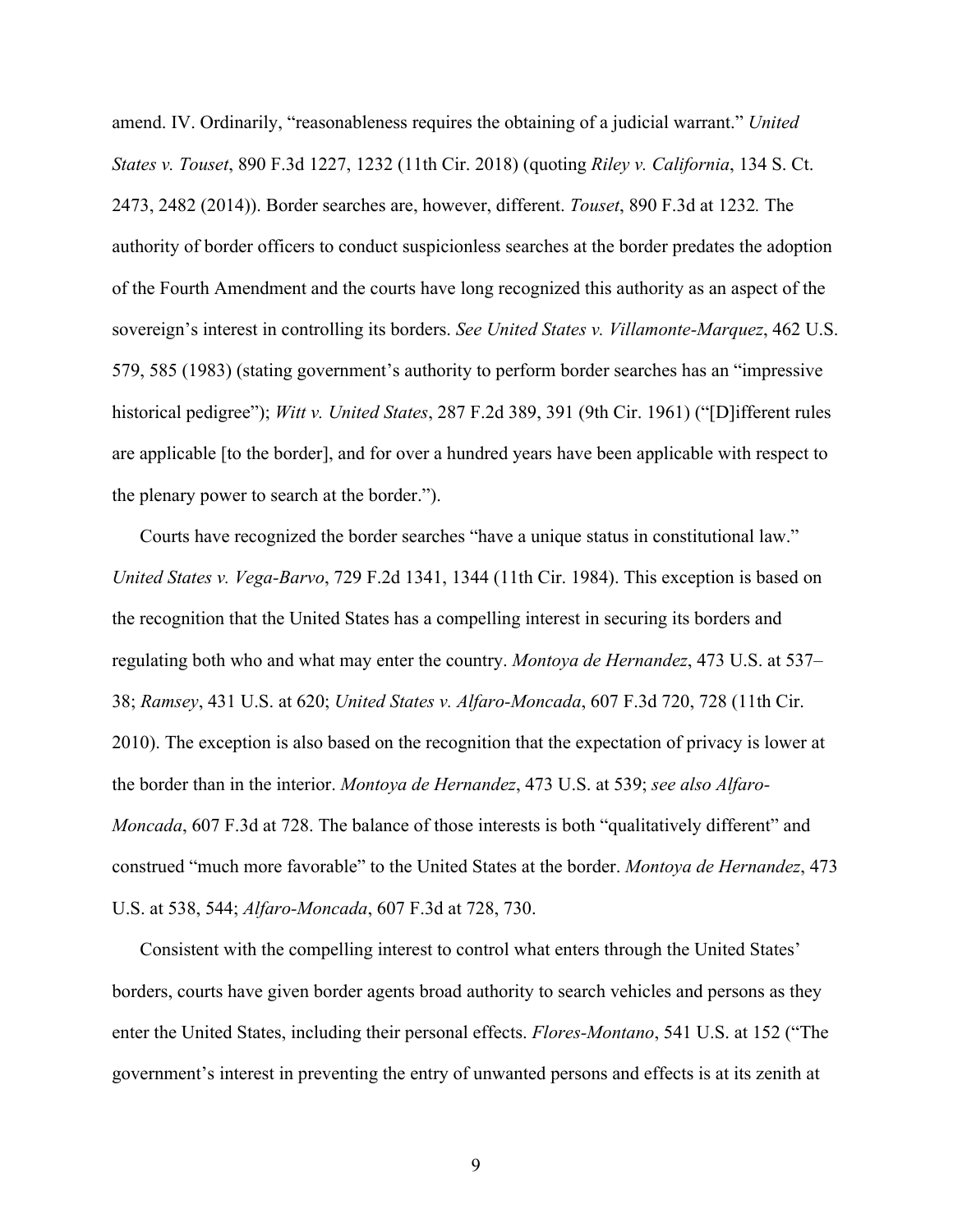the international border."). The authority of the United States to search the baggage of arriving international travelers is based on its inherent sovereign authority to protect its territorial integrity. *Torres v. Com. of Puerto Rico*, 442 U.S. 465, 473–74 (1979). The United States is entitled, by reason of that authority, to require "whoever seeks entry must establish the right to enter and to bring into the country whatever he may carry." *Id.* "The government has an overriding interest in securing the safety of its citizens and to do this it must seek to prevent the introduction of contraband into the country." *Ickes*, 393 F.3d at 506 (internal citations and quotations omitted).

Border Searches by their very nature are reasonable under the Fourth Amendment, and they do not require reasonable suspicion. *Montoya de Hernandez*, 473 U.S. at 538; *Ramsey*, 431 U.S. at 616–18. "A greater interest on the side of the government at the border is coupled with a lesser interest on the side of the potential entrant. Since 'a port of entry is not a traveler's home,' his expectation of privacy there is substantially lessened." *Ickes*, 393 F.3d at 506 (quoting *United States v. Thirty-Seven (37) Photographs,* 402 U.S. 363, 376 (1971)). As the Eleventh Circuit has noted, "[b]ecasue an individual's expectation of privacy is at its lowermost at border entry points, the officer need not possess any level of suspicion." *Denson v. United States*, 574 F.3d 1318, 1340 (11th Cir. 2009). In addition, border searches need not take place at the actual border but may occur at places considered the "functional equivalent" of a border, such as at an airport where international flights arrive. *Almeida-Sanchez v. United States*, 413 U.S. 266, 273 (1973).

Border agents conducting border searches serve this compelling governmental interest and thus "have more than merely an investigative law enforcement role at the border. *Montoya de Hernandez*, 473 U.S. at 544. Terroristic acts within the United States and the growing concern for international drug smuggling have only heightened the concern for border agents to be vigilant in searching persons and merchandise at the border for contraband. *See Montoya de*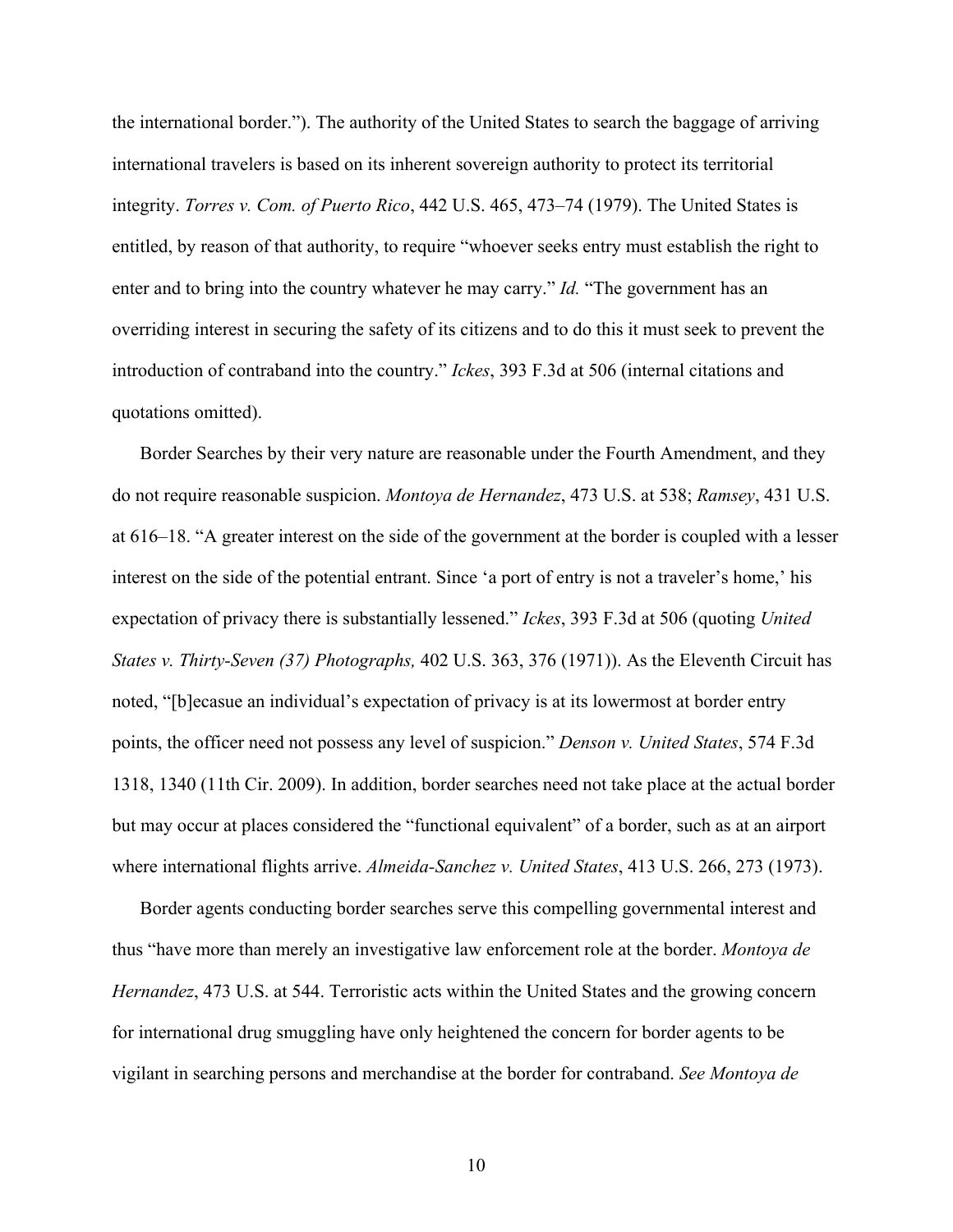*Hernandez*, 473 U.S. at 538 (referencing the national crisis caused by smuggling of illegal narcotics into the United States); *United States v. Yang*, 286 F.3d 940, 944 n.1 (7th Cir. 2002) (referring to the September 11, 2001 attacks); *Alfaro-Moncada*, 607 F.3d at 730–31 (citing studies on various methods terrorists could use to commit chemical, biological, or nuclear attacks). Thus, the border is where the government must be the most vigilant to "interdict those who would further crime, introduce matter harmful to the United States, or even threaten the security of its citizens." *United States v. Okafor*, 285 F.3d 842, 845 (9th Cir. 2002).1

### **ii. Border agents did not need reasonable suspicion to search Petitioner's electronic devices because they need reasonable suspicion only where they conduct an invasive search of a person or destructive search of property.**

The Supreme Court has only required reasonable suspicion once in the border context—when it considered the prolonged detention of a person suspected of smuggling drugs in her alimentary canal. *Touset*, 890 F.3d at 1233 (citing *Montoya de Hernandez*, 473 U.S. at 541–544). The Court declined, however, to hold that border agents need particularized suspicion for the search of a person's effects at the border. *See Id.* For instance, in *Flores-Montano,* the Court rejected the defendant's claim that the removal, disassembly, and reassembly of his vehicle's fuel tank required reasonable suspicion, noting that the considerations that might

<sup>1</sup> In addition to case law, there is a long list of statutes and regulations granting border agents the authority to conduct searches at the border—none of which requires reasonable suspicion before exercising the authority. *See* 19 U.S.C.A. § 1496 (West) (authorizing border agents to search the baggage of persons entering the country); 19 C.F.R. § 162.6 (authorizing border agents to inspect and search all persons, baggage and merchandise arriving from foreign countries); 19 U.S.C.A. § 1582 (West) (authorizing border agents to detain and search "all persons coming into the United States from foreign countries").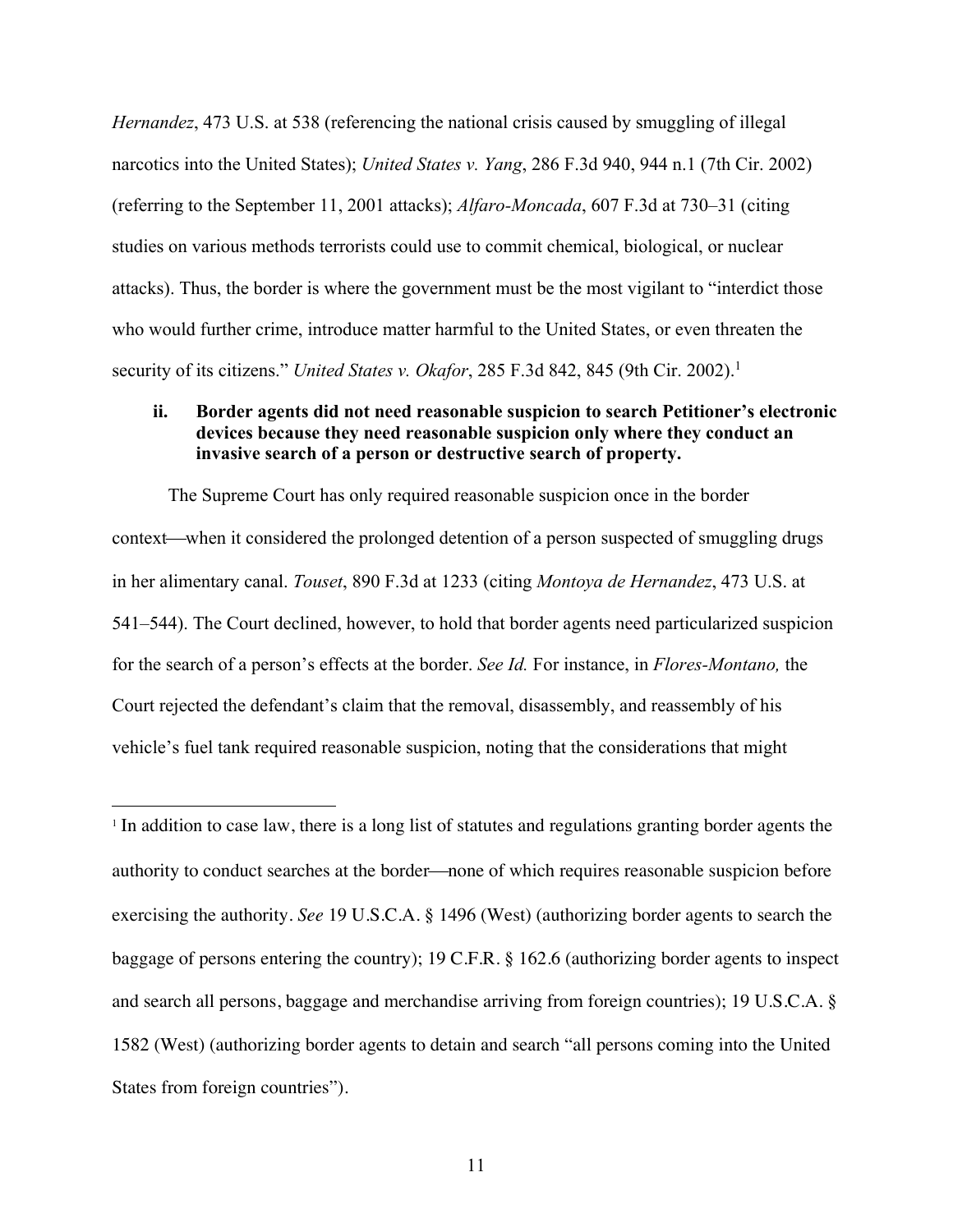require some level of suspicion for "highly intrusive searches of the person" do not apply to vehicle searches. 541 U.S. at 150, 152.

The Supreme Court has also declined to determine "what level of suspicion, if any is required for non- routine border searches such as strip, body-cavity, or involuntary x-ray searches" *Touset*, 890 F.3d at 1233 (citing *Montoya de Hernandez*, 473 U.S. at 541 n.4), or "whether, and under what circumstances a border search might be deemed unreasonable because of the particularly offensive manner in which it was carried out." *Ramsey*, 431 U.S. at 618 (internal quotation marks omitted). The Supreme Court has never required any particularized suspicion for the border search of property, although it has left open the possibility that some property searches may be "so destructive" that they would require a level of suspicion similar to that required for "highly" intrusive searches of people. *Touset,* 890 U.S. at 1233 (quoting *Flores-Montano*, 541 U.S. at 152, 155–56).

In applying the Fourth Amendment's reasonableness standard to highly intrusive searches of a person's body at the border, the Eleventh Circuit has employed a flexible test that "adjusts the strength of suspicion required for a particular search to the intrusiveness of that search. *United States v. Villabona-Garnica*, 63 F.3d 1051, 1057 (11th Cir. 1995); *Vega-Barvo*, 729 F.2d at 1344. Because the search here was of electronic devices and was not an invasive physical search of the defendant's body, nor was it a search that required prolonged detention, border agents did not need to have reasonable suspicion to detain Appellant and search his phone, laptop, and hard drives.

### **iii. Border agents may conduct searches of closed containers and items of personal property contained therein without particularized suspicion.**

Due to longstanding border search authority, border agents may search, without particularized suspicion, the contents of a traveler's briefcase and luggage, *United States v. Tsai*, 282 F.3d 690, 696 (9th Cir. 2002), his "purse, wallet, or pockets," *Henderson v. United States*,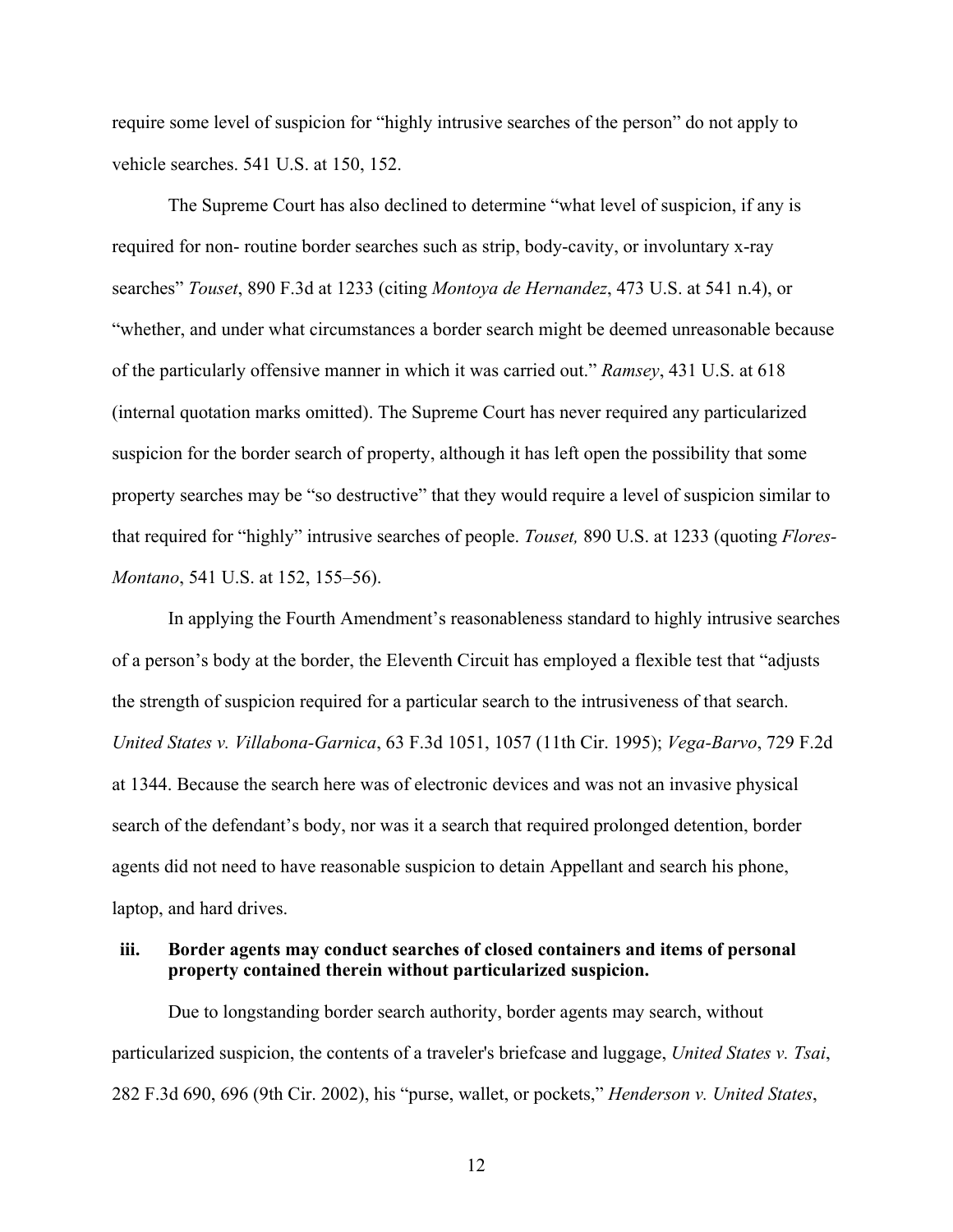390 F.2d 805, 808 (9th Cir. 1967), and the papers stored in such closed containers. *See United States v. Schoor*, 597 F.2d 1303, 1305–06 (9th Cir. 1979) (airway bills carried by passengers); *United States v. Grayson*, 597 F.2d 1225, 1227 (9th Cir. 1979) (papers in shirt pocket); *United States v. Fortna*, 796 F.2d 724, 738 (5th Cir. 1986) (documents in carry-on bag, including map and handwritten note); *see also* Wayne R. LaFave, *Search & Seizure: A Treatise on the Fourth Amendment*, § 10.5(a) at 193 (4th ed. 2004) ("Papers may be examined" at the border); *Villamonte-Marquez*, 462 U.S. at 588–93 (upholding suspicionless boarding of vessels for inspection of documents); *contra United States v. Arnold*, 533 F.3d 1003 (9th Cir. 2008). They may also view pictures, films, and similar graphic materials. *See United States v. Thirty-Seven (37) Photographs*, 402 U.S. 363, 365 (1971); *United States v. 12 200-Foot Reels of Super 8mm. Film*, 413 U.S. 123, 124 (1973) ("movie films, color slides, photographs, and other printed and graphic material"); *United States v. Borello*, 766 F.2d 46, 58–59 (2d Cir. 1985) ("the opening of the cartons and the screening of the 8-millimeter films were plainly permissible steps in a reasonable border search").

In *Flores-Montano*, the Supreme Court reaffirmed the broad power of border agents to search property without particularized suspicion, holding "that the Government's authority to conduct suspicionless inspections at the border includes the authority to remove, disassemble, and reassemble a vehicle's fuel tank." 541 U.S. at 155. While *Flores-Montano* involved the fuel container in a car, nothing in the opinion suggests the Court would apply a different analysis to border searches of other physical objects and containers. *See Flores-Montano*, 541 U.S. at 155– 56; *Touset*, 890 F.3d at 1233; *and see United States v. Camacho*, 368 F.3d 1182, 1183 (9th Cir. 2004) ("The Supreme Court [in *Flores-Montano*] recently made clear that reasonable suspicion is usually not required for officers to conduct non-destructive border searches of *property*.") (emphasis added). Therefore, *Flores-Montano* was not simply a "gas tank" case; rather, it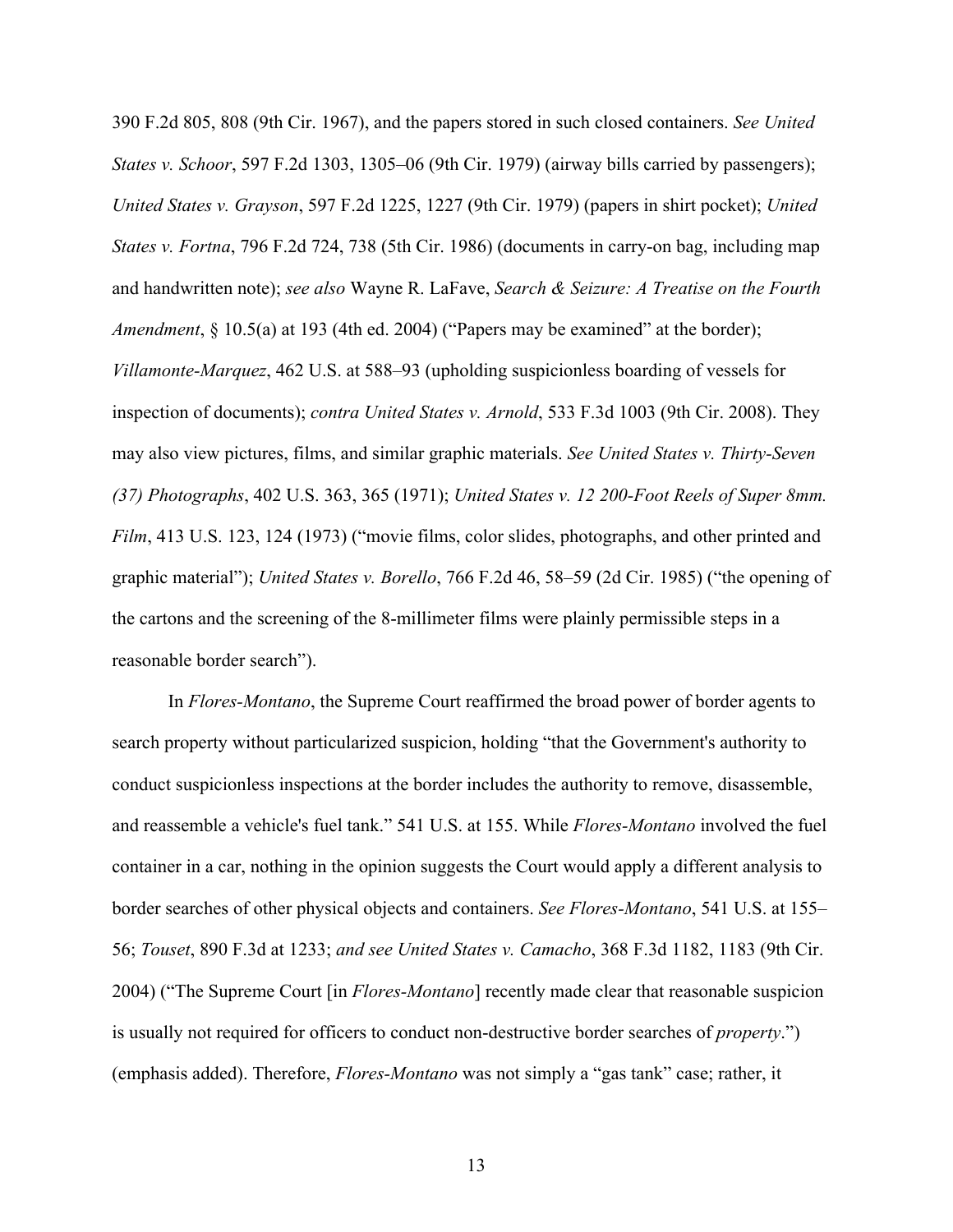reaffirmed the overarching Fourth Amendment principle governing this appeal: searches of property, including electronic devices, at the border, do not require reasonable suspicion.

#### **b. Computer Storage Devices Are Neither Conceptually nor Constitutionally Different Than Other Closed Storage Containers Subject to Suspicionless Border Searches.**

Computer devices are conceptually no different for Fourth Amendment purposes than other closed storage containers that are subject to suspicionless searches at the border. To be sure, outside the border context, "individuals undoubtedly have a high expectation of privacy in the files stored on their personal computers." *United States v. Adjani*, 452 F.3d 1140, 1146 (9th Cir. 2006). This is equally true, however, of their personal belongings and effects stored in purses, suitcases, briefcases, and the like, which nonetheless are justifiably exposed to suspicionless searches at the border to protect the nation against imported threats. *See Tsai*, 282 F.3d at 696; *Henderson*, 390 F.2d at 808; *Schoor*, 597 F.2d at 1305–06; *Grayson*, 597 F.2d at 1227; *Fortna*, 796 F.2d at 738. There is no reason to apply a different rule at the border for computers just because they can store—in electronic form—equally private material. For constitutional purposes, nothing distinguishes a computer from other closed containers used to store highly personal items; they are all, conceptually, repositories that can hold not only innocent materials, but also contraband and evidence of criminal conduct. Therefore, the Fourteenth Circuit properly held that border agents did not need reasonable suspicion to search Appellant's phone, laptop, and hard drives.

#### **i. The Third, Fourth, Sixth, and Eleventh Circuit Courts of Appeal have held that no suspicion is required to search electronic devices at the border.**

This Court has not yet addressed the question of whether a border search of a phone, laptop, hard drive, or other electronic device requires reasonable suspicion. However, the Circuit courts that have addressed the issue, excluding the Ninth Circuit, have determined that a border search of digital evidence does not demand reasonable suspicion, and this Court should join.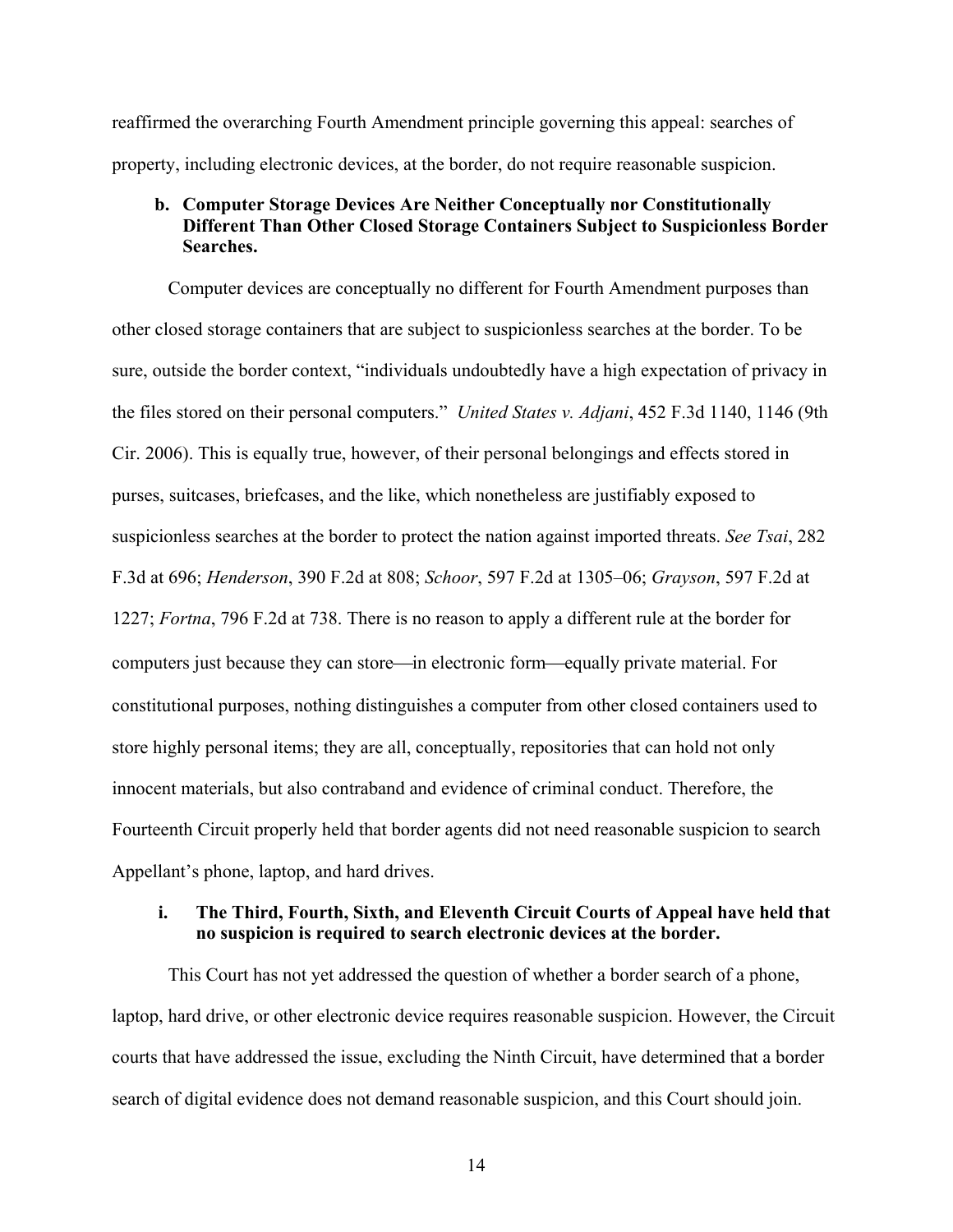First, the Third Circuit reached the conclusion that border patrol agents do not need reasonable suspicion to search electronic devices. In *United States v. Linarez-Delgado*, 259 F. App'x 506, 507 (3d Cir. 2007), a customs officer searched the defendant's camera when he attempted to re-enter the country from Mexico. After the search, the agent believed the defendant was involved in drug smuggling. *Id.* Following, agents arrested the defendant and charged him with various drug offenses. *Id.* Defendant moved to suppress the evidence, asserting the search of his camera was a violation of his Fourth Amendment rights. *Id.* The circuit court affirmed the district court's denial of his suppression motion. *Id*. The court held "Customs Officers exercise broad authority to conduct routine searches and seizures for which the Fourth Amendment does not require . . . reasonable suspicion." *Id.* at 508 (citations omitted). It elaborated, "[d]ata storage media and electronic equipment, such as films, computer devices, and videotapes may be inspected and viewed during a reasonable border search." *Id.*

The Fourth Circuit has reached the same conclusion, declaring an agent need not have reasonable suspicion to conduct a border search of digital evidence. In *Ickes*, the defendant arrived at the Canadian-United States border near Detroit, Michigan. 393 F.3d at 502. A customs inspector looked at the defendant's video camera which had a recording of a tennis match, most of which focused on a young ball boy. *Id.* A more thorough search uncovered a computer and 75 discs containing child pornography. *Id.* at 503. Subsequently, the officers charged the defendant with transporting child pornography. *Id.* He filed a motion to suppress, claiming that the search violated his Fourth Amendment rights. *Id.* The Fourth Circuit disagreed. It noted the "'impressive historical pedigree of the Government's power and interest' at the border." *Id.* at 505 (quoting *Flores-Montano*, 541 U.S. at 153). The court continued, since our country began, "customs officers have wielded broad authority to search the belongings of would-be entrants without obtaining a warrant and without establishing probable cause." *Ickes*, 393 F.3d at 505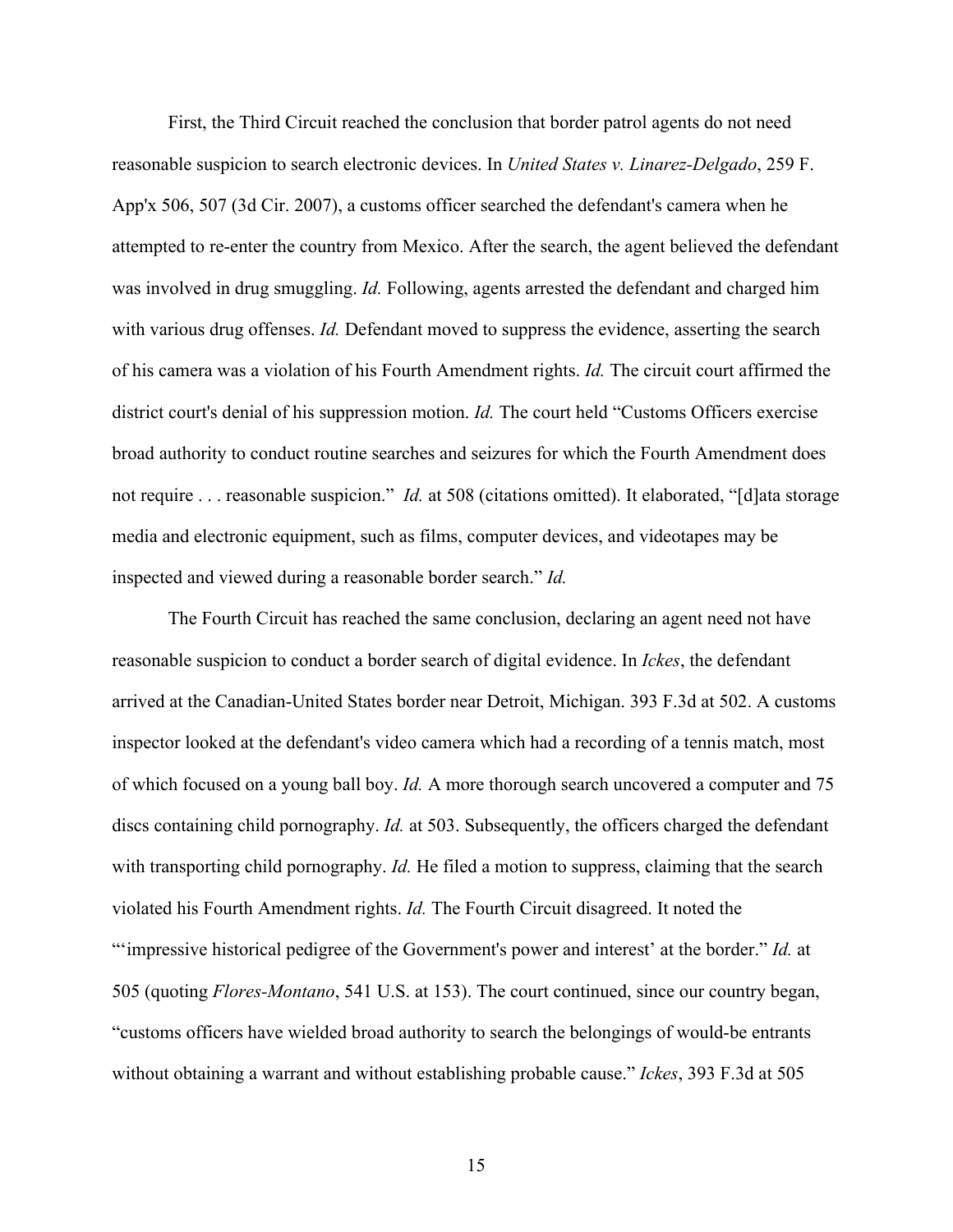(citations omitted). The court affirmed the lower court's denial of the defendant's suppression motion. *Id.* at 507–08.

The Sixth Circuit agrees. In *United States v. Stewart*, 729 F.3d 517 (6th Cir. 2013), border agents decided to search the defendant's luggage and two computers at the Detroit Airport after he provided "standoffish" and "confrontational" answers to their questions. *Id.* at 520. After finding a dozen thumbnail images of nude children on one of the laptops, the border agents detained both laptops for a further search off-site at the main office. *Id.* at 521. The search of those laptops resulted in the defendant being charged with transporting child pornography. *Id.* The defendant moved to suppress the evidence because he claimed that the off-site search of his computers was an extended border search, which required reasonable suspicion to search. *Id.* The district court denied the motion, and a jury convicted him*. Id.* at 521–22. While endorsing the need for reasonable suspicion for an extended border search, the Sixth Circuit found that searching the laptops at Immigration and Customs Enforcement's (ICE's) office was not an extended border search. *Id.* at 525–26. Accordingly, the agents did not need reasonable suspicion to search the laptops. *Id.* at 526.

Most recently, the Eleventh Circuit has spoken on the issue. In *Touset*, border agents "forensically searched [the defendant's] electronic devices after he arrived at the Atlanta airport on an international flight." 890 F.3d at 1230. The searches revealed child pornography on two laptops and two external hard drives. *Id.* The search of those laptops resulted in the defendant being charged with transporting child pornography. *Id.* at 1231. The defendant filed motions to suppress the evidence obtained from his electronic devices at the border. *Id.* The district court denied the motion, and a jury convicted him. *Id.* The Eleventh Circuit adopted the notion that the Fourth Amendment permits forensic searches of electronic devices at the border without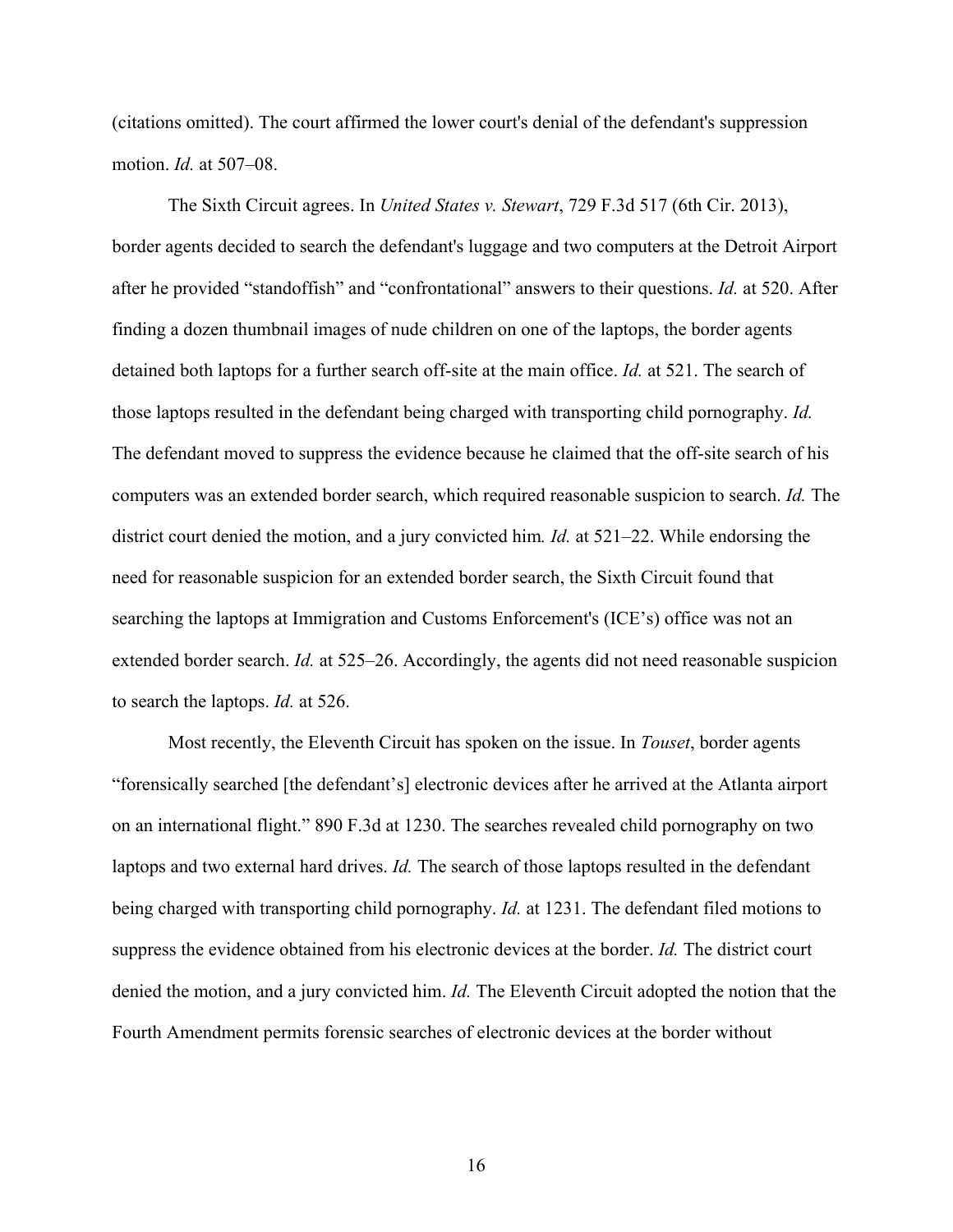suspicion. *Id.* at 1232. Accordingly, the agents did not need reasonable suspicion to search the laptops. *Id.*

Contrary to the Third, Fourth, Sixth and Eleventh Circuits, only the Ninth Circuit has required a showing of reasonable suspicion to search digital devices at the border. *See United States v. Cotterman*, 709 F.3d 952, 962–70 (9th Cir. 2013) (*en banc*). In *Cotterman*, the defendant crossed the Mexico-United States border, where border agents detained his two laptops for a further search based on the defendant's 15-year-old conviction for child sexual exploitation offenses. *Id.* at 957–58. ICE searched the laptops at its office 170 miles away, where the examiner found hundreds of images of child pornography. *Id.* at 958–59. The district court granted the defendant's motion to suppress evidence, finding that the search was an extended border search and that the border agents did not have reasonable suspicion to search the computers. *Id.* at 959. The Ninth Circuit held that the search was not an extended border search but that the border agents required reasonable suspicion to search a computer. *Id.* at 961–65. The court found that the officers had reasonable suspicion to search the computers based on the defendant's prior conviction as well as the fact that he was returning from Mexico, a country associated with sex tourism. *Id.* at 968–70. It reversed the district court's order. *Id.* at 970. As pointed out in one of the opinions dissenting from the requirement for reasonable suspicion, "[t]he majority's holding contravenes Supreme Court precedent, defies logic and common sense, and is unworkable." *Id.* at 978 (Callahan, J., *dissenting*). The dissent stated that "electronic devices are like any other container that the Supreme Court has held may be searched at the border without reasonable suspicion." *Id.* at 976 (*citing Ickes*, 393 F.3d at 507). The fact that electronic devices store more private information than their non-electronic counterparts does not justify creating a bright-line rule requiring reasonable suspicion. *Cotterman*, 709 F.3d at 977–78.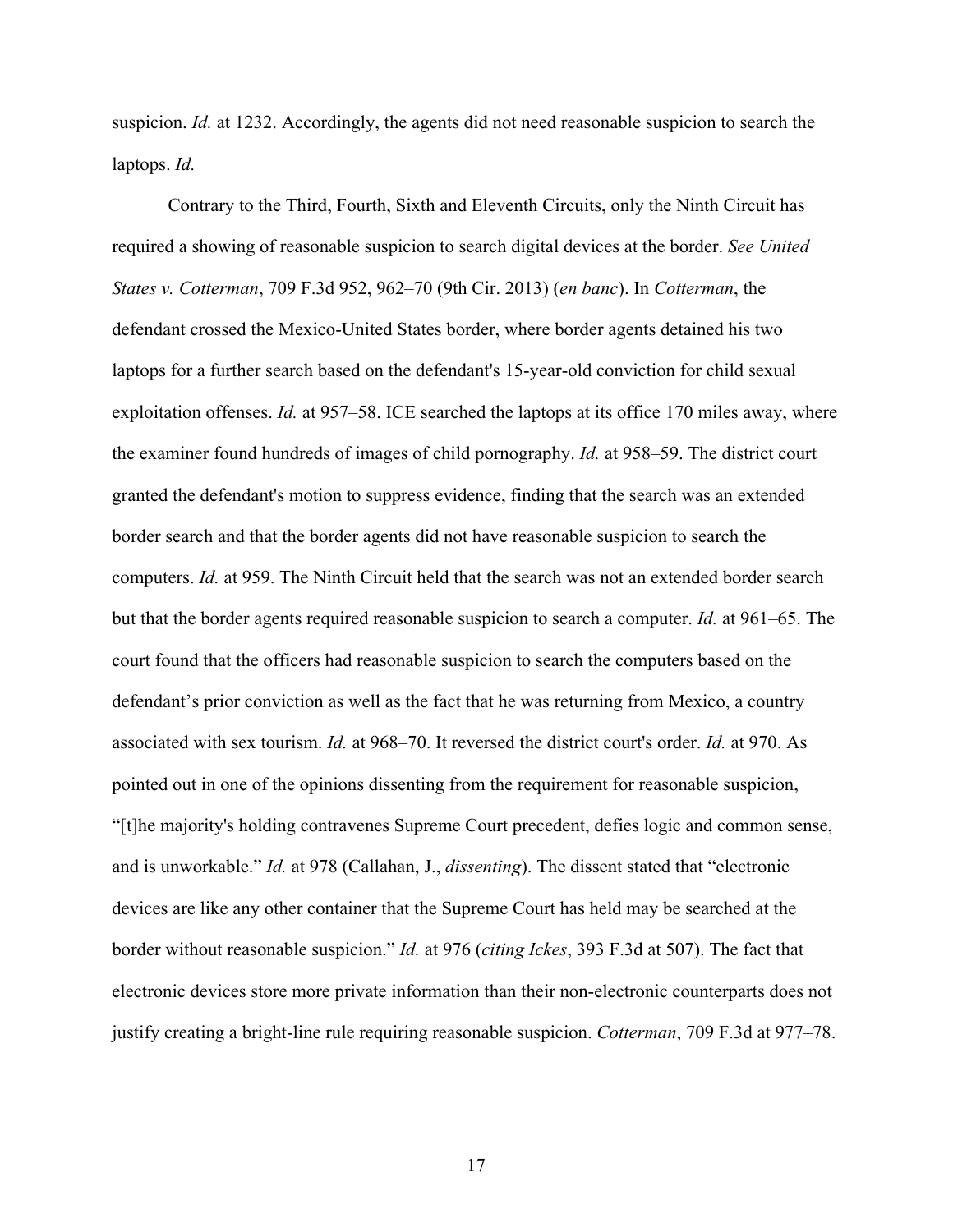In this case, when deciding the defendant's motion to suppress evidence, the circuit court joined its sister courts—the Third, Fourth, Sixth, and Eleventh Circuits—in holding that border agents do not need reasonable suspicion to search electronic devices. The government urges this Court to affirm the denial of the defendant's suppression motion on the basis that a border search of his digital devices does not require any particularized showing of suspicion. This Court may affirm the denial of the motion to suppress on any ground supported by the record. *United States v. Perkins*, 787 F.3d 1329, 1344 (11th Cir. 2015). When the defendant arrived at the border and presented himself to border agents for inspection and entry into the United States, those officers were legally authorized to detain his laptops, hard drives, and phone for further inspection. This search was reasonable. It did not involve a highly intrusive search of the defendant's person. Neither did it involve a "personal indignity" consisting of physical contact, exposure of intimate body parts, or use of force. See *Vega-Barvo*, 729 F.2d at 1346 (the "personal indignity suffered by the individual searched controls the level of suspicion required to make the search reasonable"); *Villabona-Garnica*, 63 F.3d at 1057 (standing for the same proposition). The search of the electronic devices was not carried out in an offensive manner, nor was it destructive. The search was reasonable, so border agents had no need for a showing of particularized suspicion to search. This Court should join its sister circuits that have found that border agents do not need reasonable suspicion to search items at the border.

#### **ii. Computer storage devices are conceptually identical to closed storage containers.**

Conceptually, computers are the "modern analogues" of "earlier methods of storing information." *In re Grand Jury Subpoena Duces Tecum Dated Nov. 15, 1993*, 846 F. Supp. 11, 13 (S.D.N.Y. 1994). "A computer file is a repository for information and images in electronic form, just as a footlocker is a repository for more tangible items such as papers and other personal effects." *Trulock v. Freeh*, 275 F.3d 391, 409 (4th Cir. 2001) (Michael, J., concurring).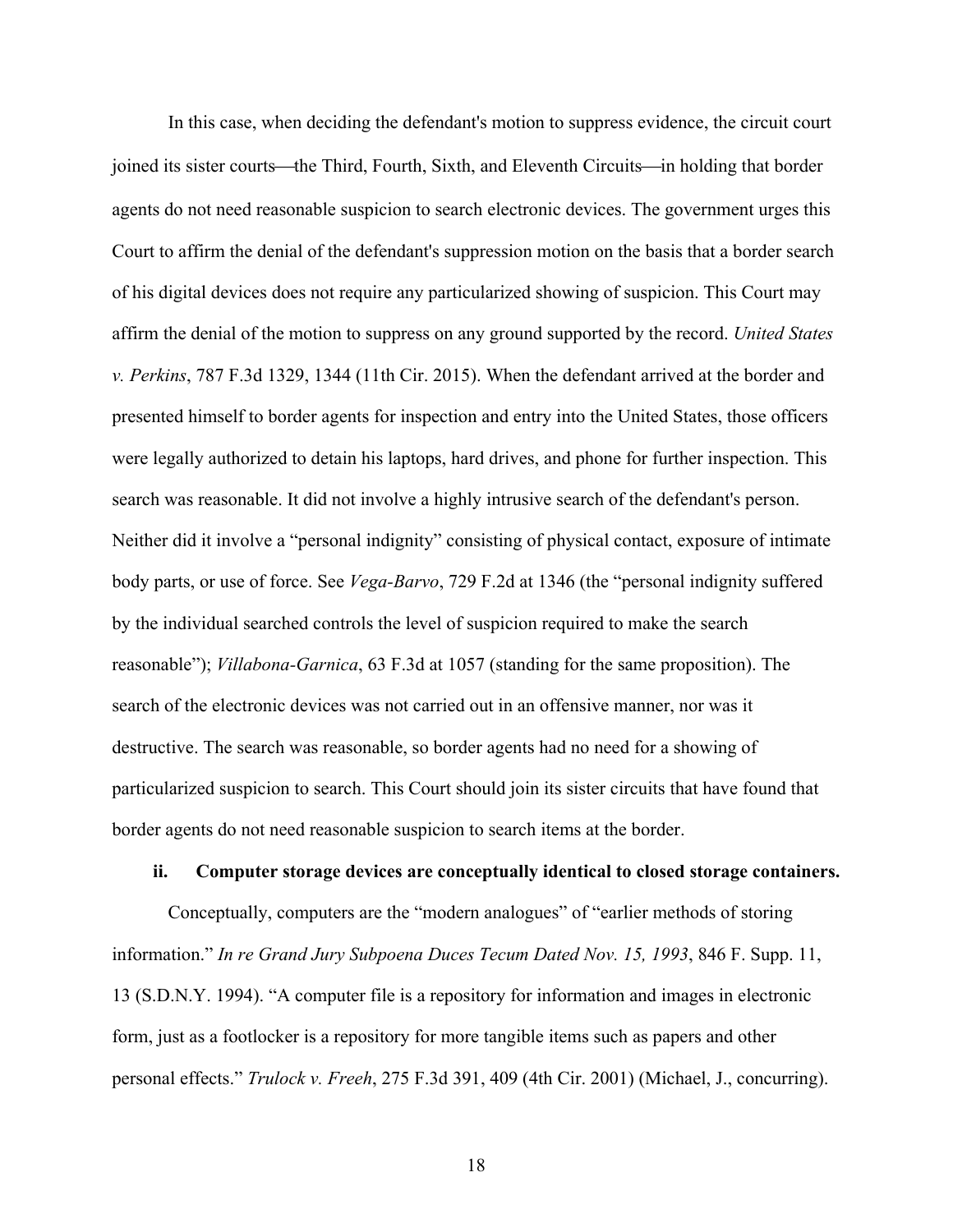Although computers today have an "unparalleled ability to store and process information" and "are increasingly relied upon by individuals in their work and personal lives," *United States v. Hunter*, 13 F. Supp. 2d 574, 583 (D. Vt. 1998), "[t]here is no justification for favoring those who are capable of storing their records on a computer over those who keep hard copies of their records." *Id.* at 584. As the Ninth Circuit has explained, "[c]omputers are simultaneously file cabinets (with millions of files) and locked desk drawers; they can be repositories of innocent and deeply personal information, but also of evidence of crimes." *Adjani*, 452 F.3d at 1152. Thus, the "differences between computer files and physical repositories of personal information and effects are legally insignificant." *Trulock*, 275 F.3d at 410 (Michael, J., *concurring in part*).

Accordingly, for Fourth Amendment purposes, "[c]ourts have uniformly agreed that computers should be treated as if they were closed containers." *United States v. Al-Marri*, 230 F. Supp. 2d 535, 541 (S.D.N.Y. 2002); *accord United States v. Upham*, 168 F.3d 532, 536 (1st Cir. 1999); *Davis v. Gracey*, 111 F.3d 1472, 1480 (10th Cir. 1997); *Trulock v. Freeh*, 275 F.3d 391, 403 (4th Cir. 2001); *United States v. Chan*, 830 F. Supp. 531, 534 (N.D. Cal. 1993); *United States v. Barth*, 26 F. Supp. 2d 929, 936 (W.D. Tex. 1998); *United States v. David*, 756 F. Supp. 1385, 1390 (D. Nev. 1991); *see also United States v. Runyan*, 275 F.3d 449, 458 (5th Cir. 2001) (both parties conceded that computer disks are "containers" for Fourth Amendment purposes); *but cf*. *United States v. Carey*, 172 F.3d 1268, 1275 (10th Cir. 1999) (criticizing file cabinet analogy where police with search warrant for only drug evidence expanded scope of computer search to child pornography evidence).

It follows, that because border agents can search the contents of suitcases, purses, and briefcases without particularized suspicion, there is no reason to grant special treatment to computers simply because they store information electronically. It should not matter whether a person keeps documents and pictures in "hard copy" form in a briefcase or stored digitally in a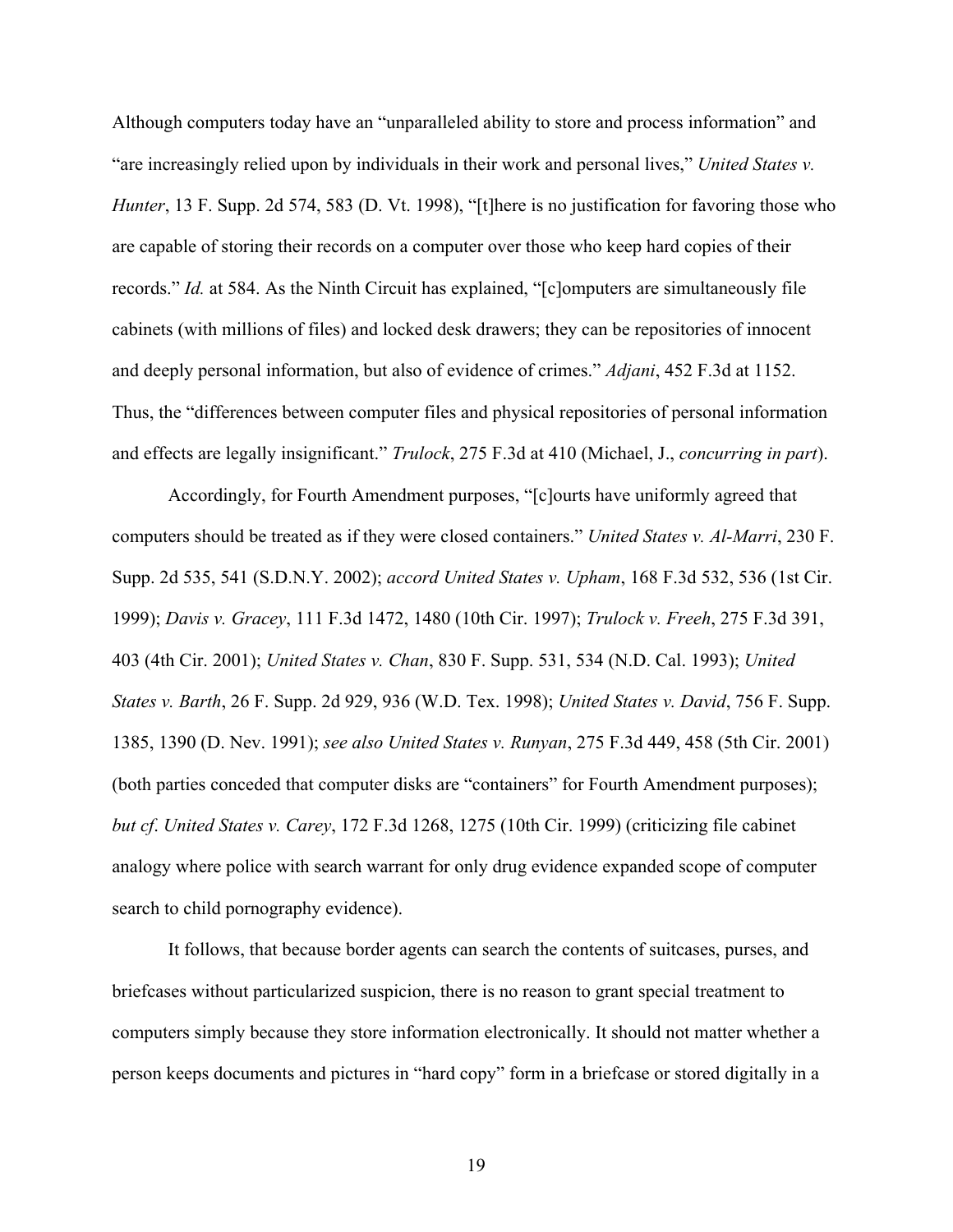computer. The authority of border agents to search the former should extend equally to searches of the latter. Indeed, this highlights the source of border agents' ability to search electronic devices. Had defendant carried with him in a briefcase hard copies of the bank-skimming malware that were contained on his computer devices, there would be no doubt that a border agent could, without any suspicion, search the contents of the briefcase and then seize any evidence found during the search. And it would not matter whether the Appellant kept the malware in a file folder labeled "confidential and private," or whether it was co-mingled with otherwise innocent but private papers and effects.

Therefore, for the aforementioned reasons, this Court should adopt the view of the United States Court of Appeals for the Fourteenth Circuit and adopt the view that no reasonable suspicion is required to conduct a forensic search of electronic devices at border crossings.

### **II. LAW ENFORCEMENT'S REQUEST FOR HISTORICAL CELL-SITE LOCATION INFORMATION FOR THE PERIOD OF TIME CORRESPONDING WITH THE CRIME DID NOT VIOLATE PETITIONER'S FOURTH AMENDMENT RIGHTS.**

In *Carpenter v. United States*, 138 S. Ct. 2206, 2210 (2018), this Court was presented with the question of "whether the Government conducts a search under the Fourth Amendment when it accesses historical cell phone records that provide a comprehensive chronicle of the user's past movements." There, this Court reviewed a case where a wireless carrier had produced records of Cell Site Location Information (CSLI) that revealed the location of the petitioner's cell phone for a period spanning 127 days." *Id.* at 2212. This Court explained that the Fourth Amendment "seeks to secure 'the privacies of life' against 'arbitrary power'" and "'to place obstacles in the way of a too permeating police surveillance.'" *Id.* at 2214. Ultimately, this Court issued a narrow decision, in which it held "that accessing seven days of CSLI constitutes a Fourth Amendment search;" thereby limiting the use of CSLI data obtained without a warrant through the SCA to a period of 6 days or less. *See id.* at 2217.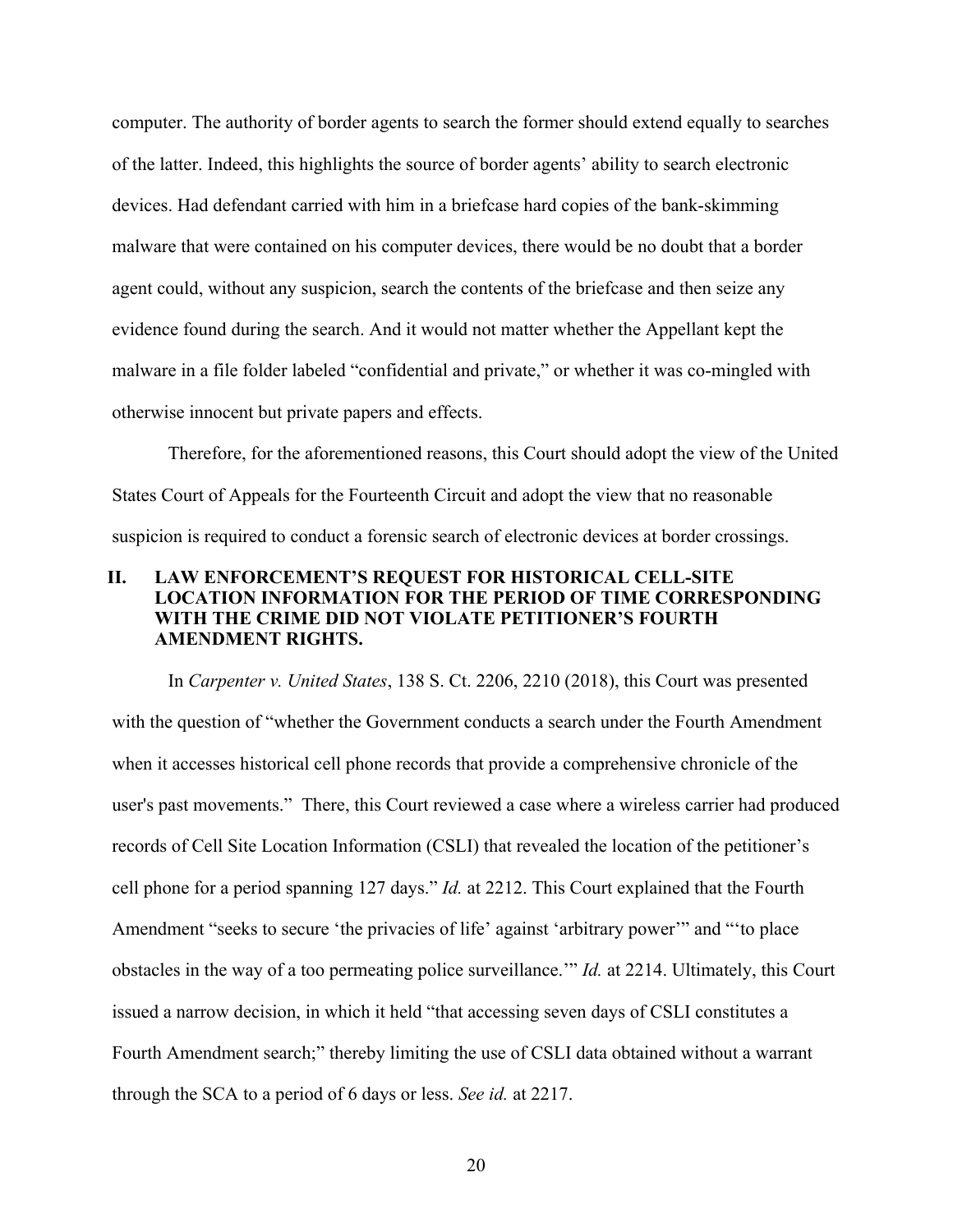This Court explained that "the ability to chronicle a person's past movements through the record of his cell phone signals" was a new phenomenon that implicated the individual's reasonable expectation of privacy. *Id.* at 2216. The roots of the individual's expectation of privacy in his physical location and movements were traced back to *United States v. Knotts*, 460 U.S. 276, 276 (1983), where the Court held that police had not conducted a search when they tracked the signal of a beeper within the petitioner's car because an individual traveling on a public road had no reasonable expectation of privacy in his movements. *Carpenter*, 138 S. Ct. at 2215. The Court then went on to discuss the implications of its more recent decision involving GPS in *United States v. Jones*, 565 U.S. 400, 402–03 (2012). *Id.* In *Jones*, the court considered whether the use of a GPS tracking device to monitor the movements of a vehicle for a 28-day period constituted a search under the Fourth Amendment. 565 U.S. at 402-03. The majority decided the case on the grounds that the government "physically occupied private property for the purpose of obtaining information" when it placed the GPS monitoring device on the vehicle; therefore, a Fourth Amendment search had occurred. *Id.* at 404. In their concurrences, Justice Sotomayor and Justice Alito both reasoned that the case should have considered whether the defendant's reasonable expectation of privacy was violated by the long-term monitoring of his movements. *See id.* at 414 (Sotomayor, J., concurring); *see also id.* at 419 (Alito, J., concurring). Although *Jones* was decided on the basis of trespass, the *Carpenter* Court focused on the concurring Justices' discussion of privacy concerns that advancements in technology raise. *See Carpenter*, 138 S. Ct. at 2215.

It is these privacy concerns that the Court called upon in its analysis of Carpenter's reasonable expectation of privacy. *Id.* The Court turned to the *Jones* concurrence to explain that "[p]rior to the digital age, law enforcement might have pursued a suspect for a brief stretch, but doing so "'for any extended period of time was difficult and costly and therefore rarely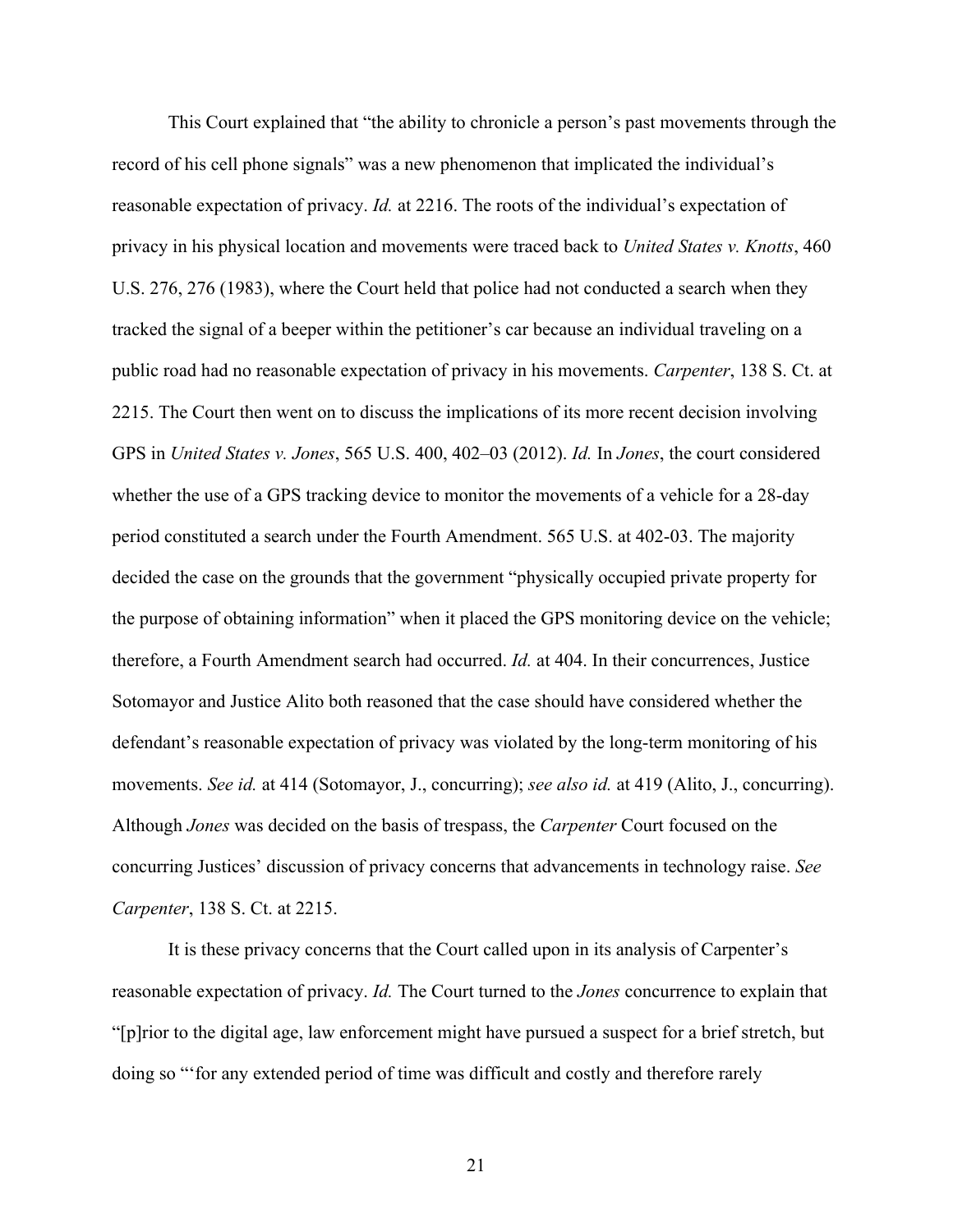undertaken.'" *Id.* at 2217 (quoting *Jones*, 565 U.S. at 430 (Alito, J., concurring)). The Court reasoned that due to the difficulty and cost of surveillance, society had formed an expectation that law enforcement could not monitor an individual's movement for an extended period of time. *Id.* Analogizing cell site location information to GPS data, this Court explained that "the time-stamped data provides an intimate window into a person's life, revealing not only his particular movements, but through them his "'familial, political, professional, religious, and sexual associations.'" *Id.* (quoting *Jones*, 565 U.S. at 415 (Sotomayor, J., concurring)). For these reasons, the Court determined that allowing the government to access 127 days of cell site location information contravenes society's expectation of privacy. *See id.*

## **a. The United States Court of Appeals for the Fourteenth Circuit Properly Held Law Enforcement's Request for Less Than Seven Days of CSLI Data Did Not Constitute a Search Under** *Carpenter***.**

In holding that "an individual maintains a legitimate expectation of privacy in the record of his physical movements," the Court noted "it is sufficient for our purposes today to hold that accessing seven days of CSLI constitutes a Fourth Amendment search." *Id.* at 2217 n.3. Each dissenting Justice acknowledged the limitation imposed by the Court's seven-day standard. *See id.* at 2224 (Kennedy, J., dissenting); *see id.* at 2266 (Gorsuch, J., dissenting). In his dissent, joined by Justice Thomas and Justice Alito, Justice Kennedy expressed his concern with the majority's determination that "the Government crosses a constitutional line when it obtains a court's approval to issue a subpoena *for more than six days of cell-site records* in order to determine whether a person was within several hundred city blocks of a crime scene." *Id.* at 2224 (Kennedy, J., dissenting) (emphasis added). Justice Kennedy further explained that "the Court's holding that the Government must get a warrant to obtain *more than six days of cell-site records* limits the effectiveness of an important investigative tool for solving serious crimes." *Id.* at 2233 (emphasis added). Justice Gorsuch also interpreted the majority's opinion as holding that more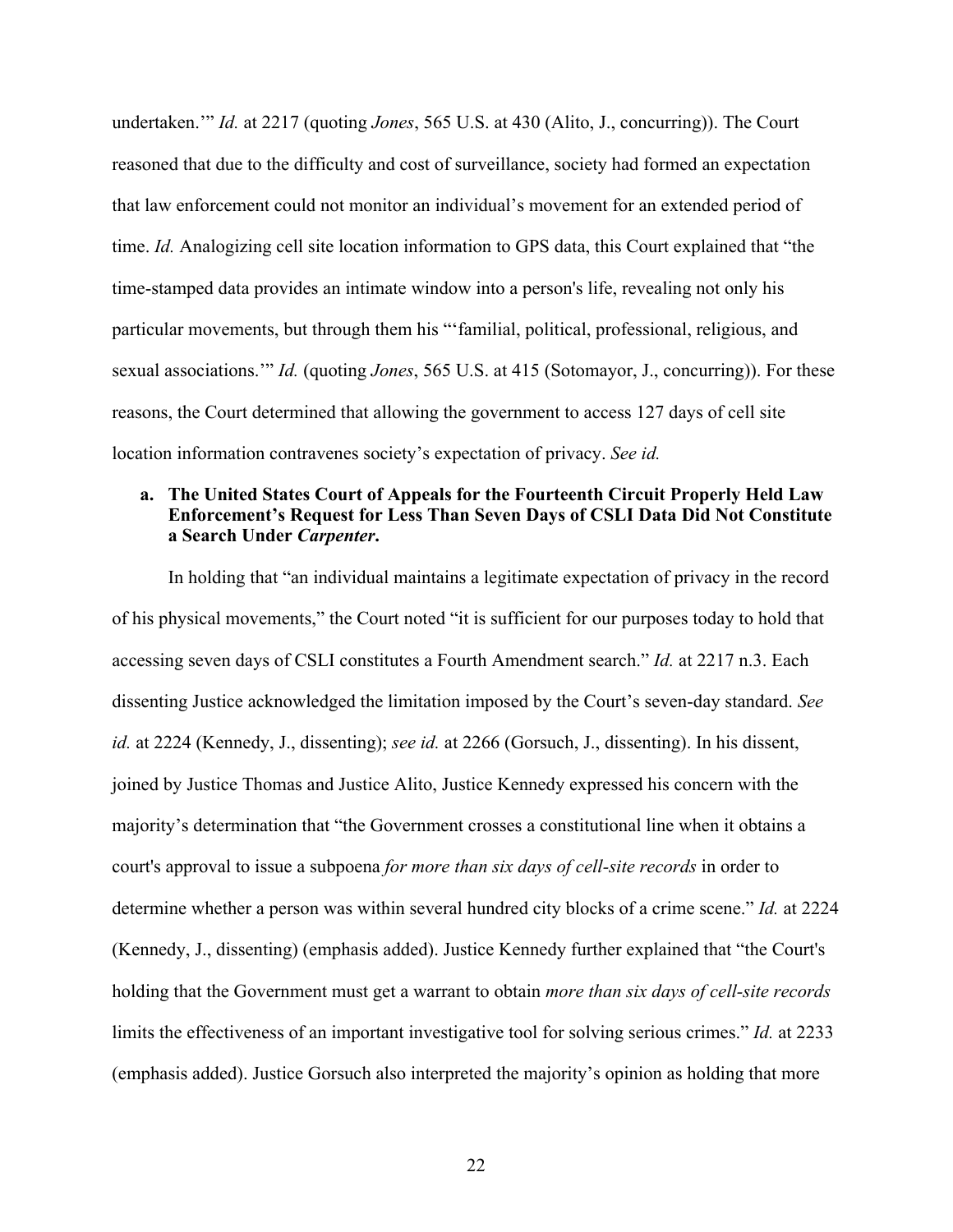than six days of cell-site records constitutes a search under the Fourth Amendment, noting that the majority "tells us that access to seven days' worth of information *does* trigger Fourth Amendment scrutiny." *See id.* at 2266 (Gorsuch, J., dissenting) (alteration in original).

The petitioner attempts to manipulate the language of the Court's opinion by isolating the terms that are advantageous to his position. For example, the Court stated that "[h]aving found that the acquisition of Carpenter's CSLI was a search, we also conclude that the Government must generally obtain a warranted supported by probable cause before acquiring such records." *Id.* at 2221. Petitioner uses this language to support the proposition that the government is always required to obtain a warrant in order to acquire CSLI data. Construing the Court's language in this way ignores the fact that the words "such records" reference the seven days of CSLI data that had previously been classified as acquired via a search. *See id.* As Justice Kennedy explained "[t]he Court suggests that less than seven days of location information may not require a warrant." *Id.* at 2234 (Kennedy, J., dissenting).

#### **i. Law Enforcement's Request for Three Days of Cell-Site Location Information Did Not Infringe Petitioner's Reasonable Expectation of Privacy.**

The Fourteenth Circuit's holding that three days of CSLI data did not violate the petitioner's reasonable expectation of privacy is consistent with this Court's holding in both *Jones* and *Carpenter*. In those cases, this Court articulated concerns about the government's ability to engage in long term monitoring of an individual's movements. *See Carpenter*, 138 S. Ct. at 2215 (quoting *Jones*, 565 U.S. at 430 (Alito, J., concurring)). This Court has explained that society has a reasonable expectation that law enforcement cannot secretly monitor an individual's movements for an extended period of time given the resources required to do so. *See Jones*, 565 U.S. at 430 (Alito, J., concurring)*.* This Court has also recognized that "relatively short-term monitoring of a person's movements on public streets accords with expectations of privacy that our society has recognized as reasonable." *Id.*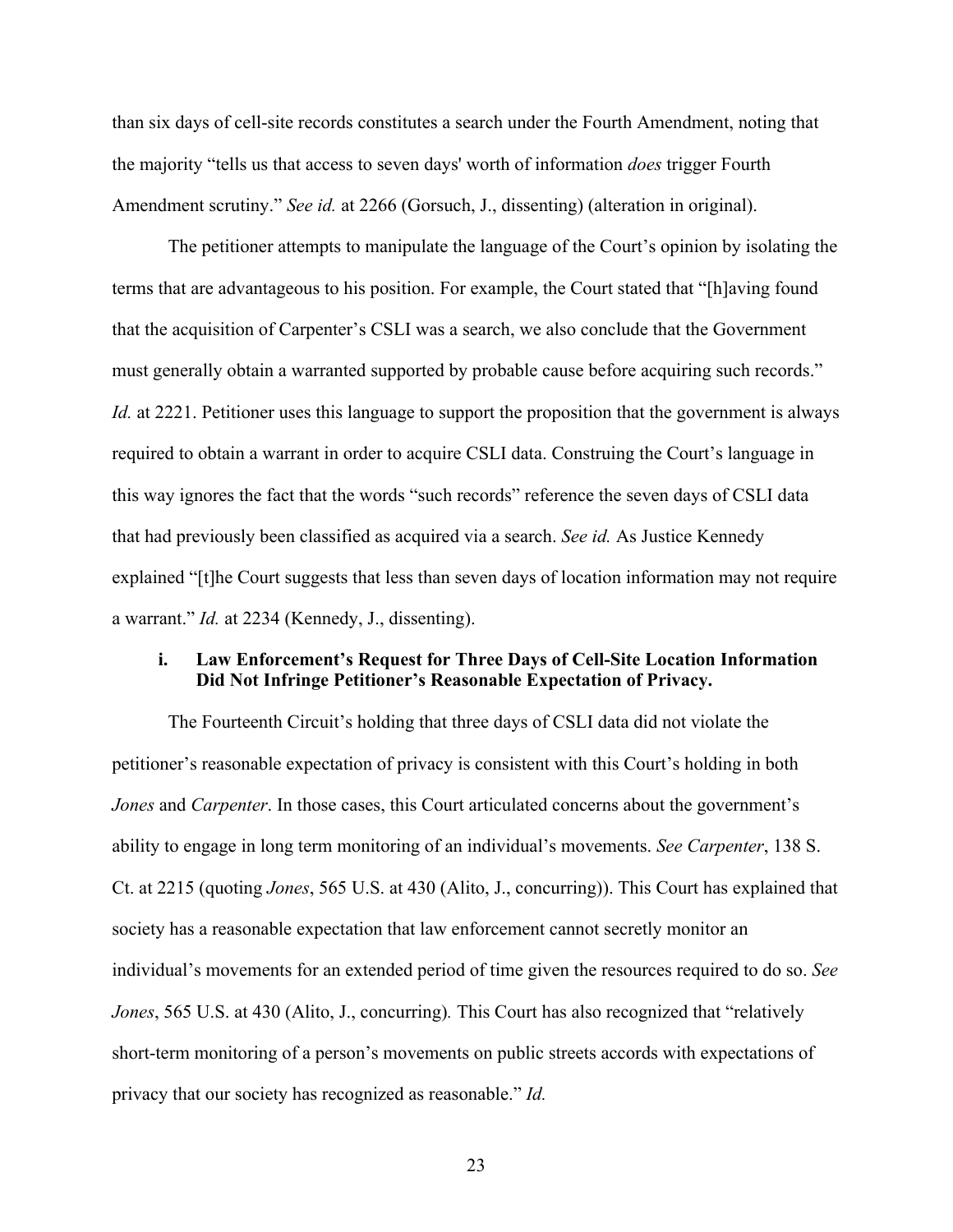In *Jones*, the Court did not define the exact point at which tracking the defendant's vehicle became a search but concluded that the point had been crossed before the 28-day mark. *See id.* (Alito, J., concurring). The Court explained that prior to the invention of GPS monitoring, constant monitoring of a vehicle's location for a four-week period "would have required a large team of agents, multiple vehicles, and perhaps aerial assistance." *Id.* The cost associated with such measures would have prevented law enforcement from engaging in extended surveillance in all but the most important investigations. *Id.* 

Similarly, in *Carpenter*, the Court explained that CSLI data is cheap and efficient, allowing the government to access "historical location information at practically no expense." 138 S. Ct. at 2218. This Court also explained that CSLI data implicates privacy concerns similar to those presented by GPS because people routinely carry their cell phones "into private residences, doctor's offices, political headquarters, and other potentially revealing locales." *Id.* Further, unfettered access to CSLI would allow the government to retrace a person's whereabouts using up to five years of data. *See id.* Applying the reasoning established in *Jones*, the Court explained that "'longer term GPS monitoring in investigations of most offenses impinges on expectations of privacy'" *Id.* at 2215. In order to protect society's reasonable expectation of privacy in their physical movements, the Court concluded that "accessing seven days of CSLI constitutes a Fourth Amendment search." *See id.* at 2217 n.3.

In *United States v. Skinner*, 690 F.3d 772 (6th Cir. 2012), the Sixth Circuit Court of Appeals held that law enforcement did not conduct a search when they tracked the GPS location information emitted from the defendant's cell phone for a period of three days. In that case, the DEA had used data emanating from the defendant's cell phone to establish his location over a three day period as he transported drugs. *Id.* at 774. The court reasoned that the three days of tracking did not amount to comprehensive surveillance that infringed upon the defendant's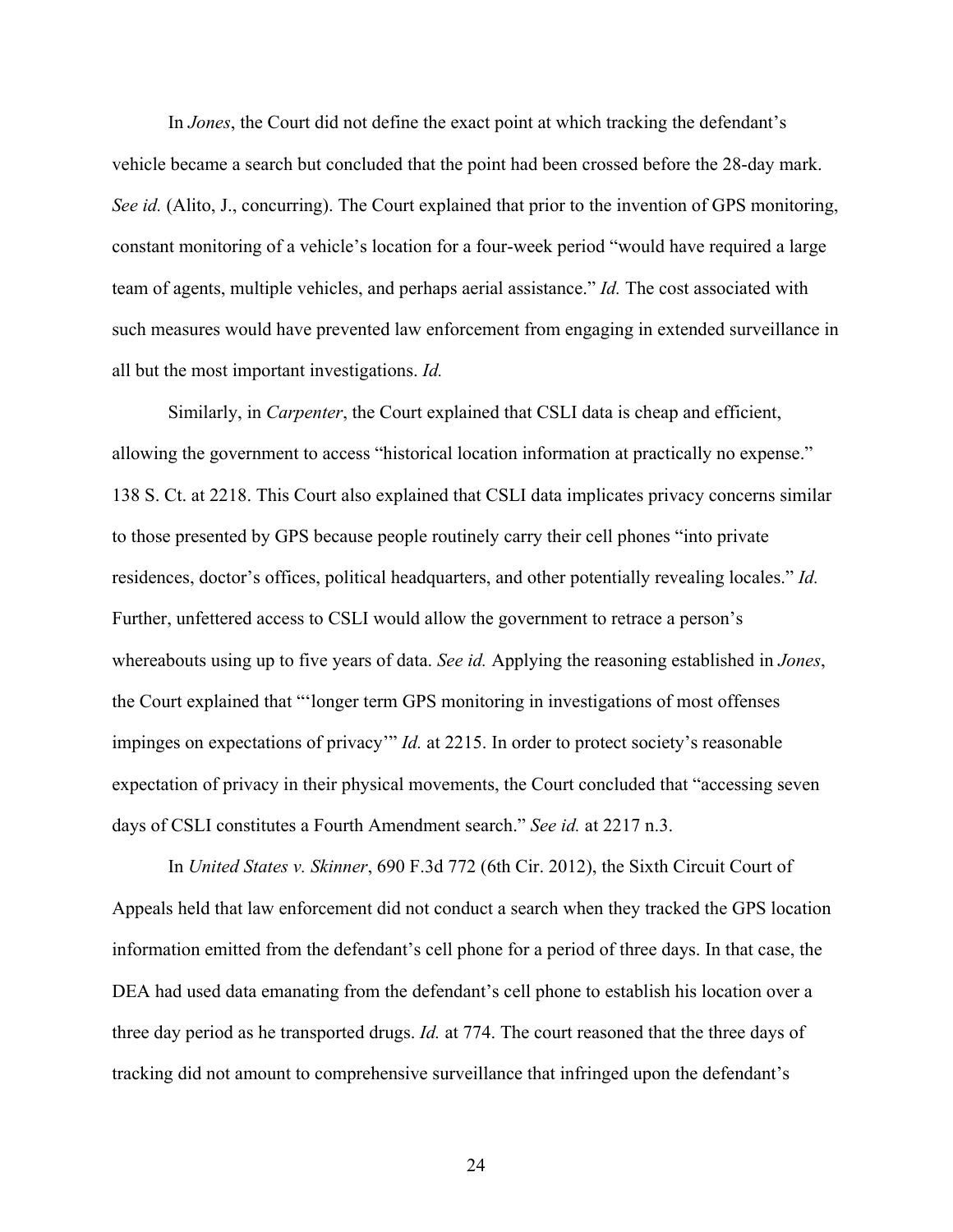reasonable expectation of privacy. *Id.* at 780*.* The court emphasized that three days of monitoring is consistent with "relatively short-term monitoring of a person's movements on public streets [that] accords with expectations of privacy that our society has recognized as reasonable." *See id.* (quoting *Jones*, 565 U.S. at 430 (Alito, J., concurring)).

Here, police enforcement request for three days of CSLI data was not a search because it did not violate the defendant's reasonable expectation of privacy. Like the three days of GPS surveillance in *Skinner*, requesting three days of CSLI data did not amount to comprehensive surveillance and was consistent with society's expectation of privacy. *See id.* Although society has a reasonable expectation that police cannot engage in surveillance for an extended period of time, engaging in a three-day surveillance operation would not be overly burdensome for law enforcement.

Further, law enforcements request for three days of CSLI data was less invasive than the three days of GPS monitoring in *Skinner* and did not provide an intimate window into petitioner's movements. 690 F.3d at 781. This Court has explained that "GPS monitoring generates a precise, comprehensive record of a person's public movements that reflects a wealth of detail about her familial, political, professional, religious, and sexual associations." *Id.* at 415 (Sotomayor, J., concurring). GPS tracking devices allow the government to pinpoint the defendant's location within a 100-foot area. *See Jones*, 565 U.S. at 403. Unlike GPS monitoring, CSLI data is imprecise; "in urban areas cell-site records often would reveal the location of a cell phone user within an area covering between around a dozen and several hundred city blocks." *Carpenter*, 138 S. Ct. at 2225 (Kennedy, J., dissenting). One dozen city blocks may contain a wide variety of businesses; making it nearly impossible for the government to determine if the suspect is visiting a doctor, bar, church, or nail salon using CSLI data alone.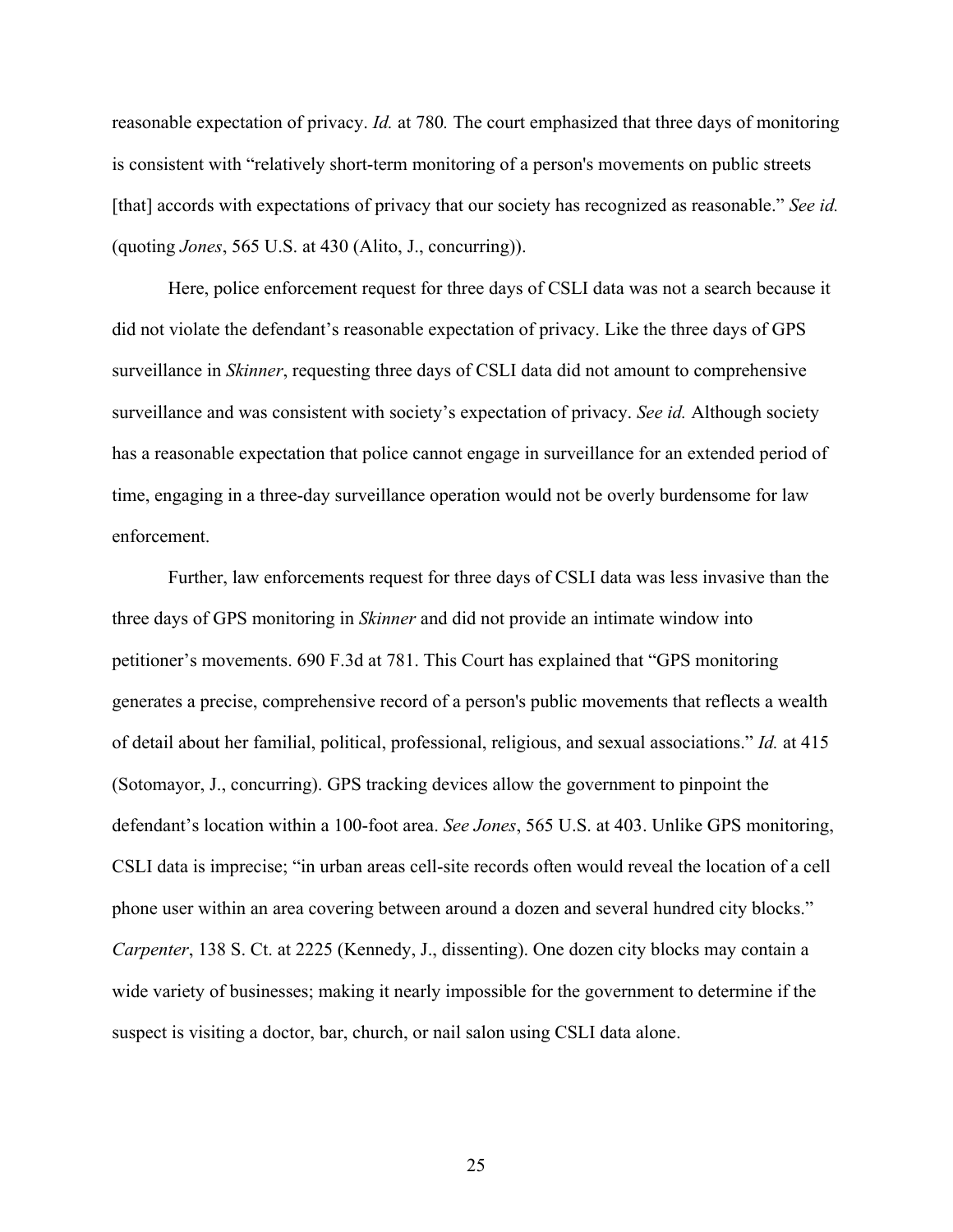Unlike the seven days of historical cell phone records accessed in *Carpenter*, the data accessed here was not capable of providing a comprehensive chronicle of the petitioner's movements. *See id.* at 2212. Just as this Court's holding in *Carpenter* was "a narrow one," the request for CSLI in this case was narrowly tailored to reveal only information related to the three-day window when the ATM skimming had likely occurred. *Id.* at 2220. This limited request for three days of CSLI data does not implicate the "too permeating police surveillance" that serves as a guide post for this Court's Fourth Amendment jurisprudence. *See id.* at 2214; *Jones*, 565 U.S. at 417.

#### **ii. Law Enforcement's Request for Weekday Records Did Not Infringe Petitioner's Reasonable Expectation of Privacy.**

In limiting the Weekday Record request to the hours of 8:00 a.m. to 6:00 p.m., law enforcement also limited the privacy concerns related to the data request. According to the United States Bureau of Labor Statistics, over fifty percent of Americans are on the job between the hours of 8:00 a.m. and 5:00 p.m. and at 6:00 p.m. twenty percent of Americans are on the job. *See* Elka Torpey, U.S. Bureau of Labor Statistics, *Career Outlook: Careers for Night Owls and Early Birds*, (2015), https://www.bls.gov/careeroutlook/2015/article/pdf/night-owls-andearly-birds.pdf. Given that a majority of Americans are in the workplace during the hours encompassed by law enforcement's request for Weekday Records, the scope of private information that the CSLI data could reveal was limited and likely would not provide an "intimate window into a person's life." *See Carpenter,* 138 S. Ct at 2217. Moreover, the Weekday Record request could not provide law enforcement with an "all-encompassing record" of the Petitioner's whereabouts because the request excluded the fourteen hours of the day that fall outside of traditional business hours as well as all weekend data. *See id.* Rather, the Weekday Record request is more akin to the "relatively short-term monitoring of a person's movements on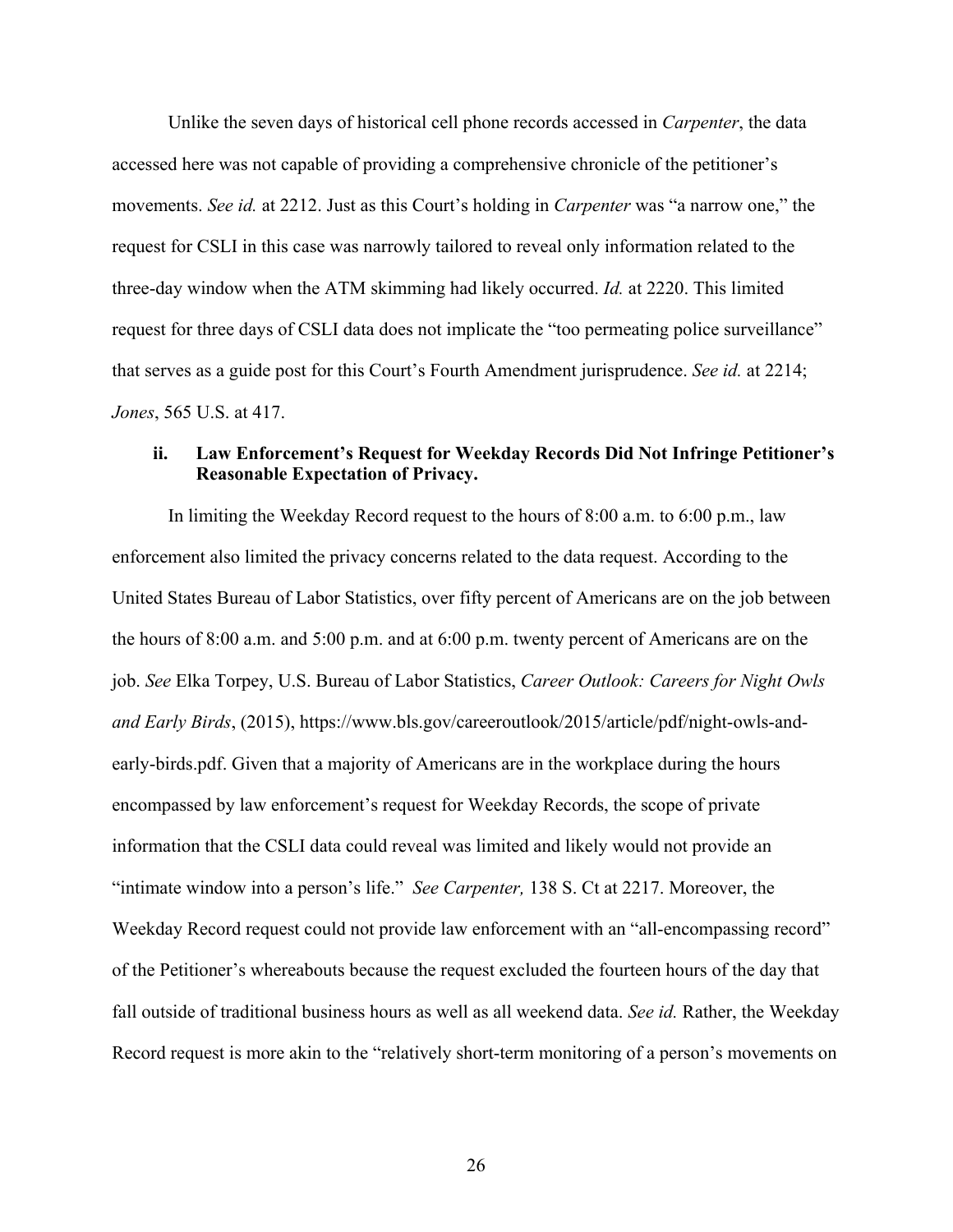public streets that our society has recognized as reasonable." *See Jones*, 565 U.S. at 430 (Alito, J., concurring).

Further, the Weekday Record request encompassed significantly less hours of CSLI data than what is permissible under *Carpenter*. *See* 138 S. Ct at 2217 n.3. In *Carpenter*, this Court elucidated that the government engages in a search when it requests seven days of CSLI data; ultimately allowing the government to access up to 144 hours of CSLI data without engaging in a search. *See id.* Here, law enforcement requested 100 hours of CSLI data through its weekday request; therefore, the request was not in violation of *Carpenter*. *See id.* Moreover, law enforcement likely could engage in 100 hours of surveillance during traditional business hours even under the constraint of "limited police resources." *See Jones*, 565 U.S. at 416.

For the aforementioned reasons, law enforcement's Weekday Record request, limited to CSLI data between the hours of 8:00 a.m. and 6:00 p.m., did not violate the Petitioner's reasonable expectation of privacy and therefore did not constitute a search.

## **b. Tower Dumps Do Not Violate an Individual's Reasonable Expectation of Privacy and Do Not Constitute a Search.**

A tower dump occurs when law enforcement requests that a cell phone company provide a record of all cell phones that have connected to a particular cell tower during a specified time period. *See In re Cell Tower Records Under 18 U.S.C. 2703(D)*, 90 F. Supp. 3d 673, 674 (S.D. Tex. 2015). Unlike other types of CSLI requests, law enforcement often does not know the identity or phone number of the suspect at the time that an application for a tower dump is submitted. *See id.* Law enforcement often uses tower dump data to identify a suspect during the early stages of an investigation. *See id.* Tower dumps are an especially strong investigative tool in serial crimes because law enforcement is able to cross-reference data from multiple crime scenes and identify suspects who may have been in all locations. *See* Honorable Brian L.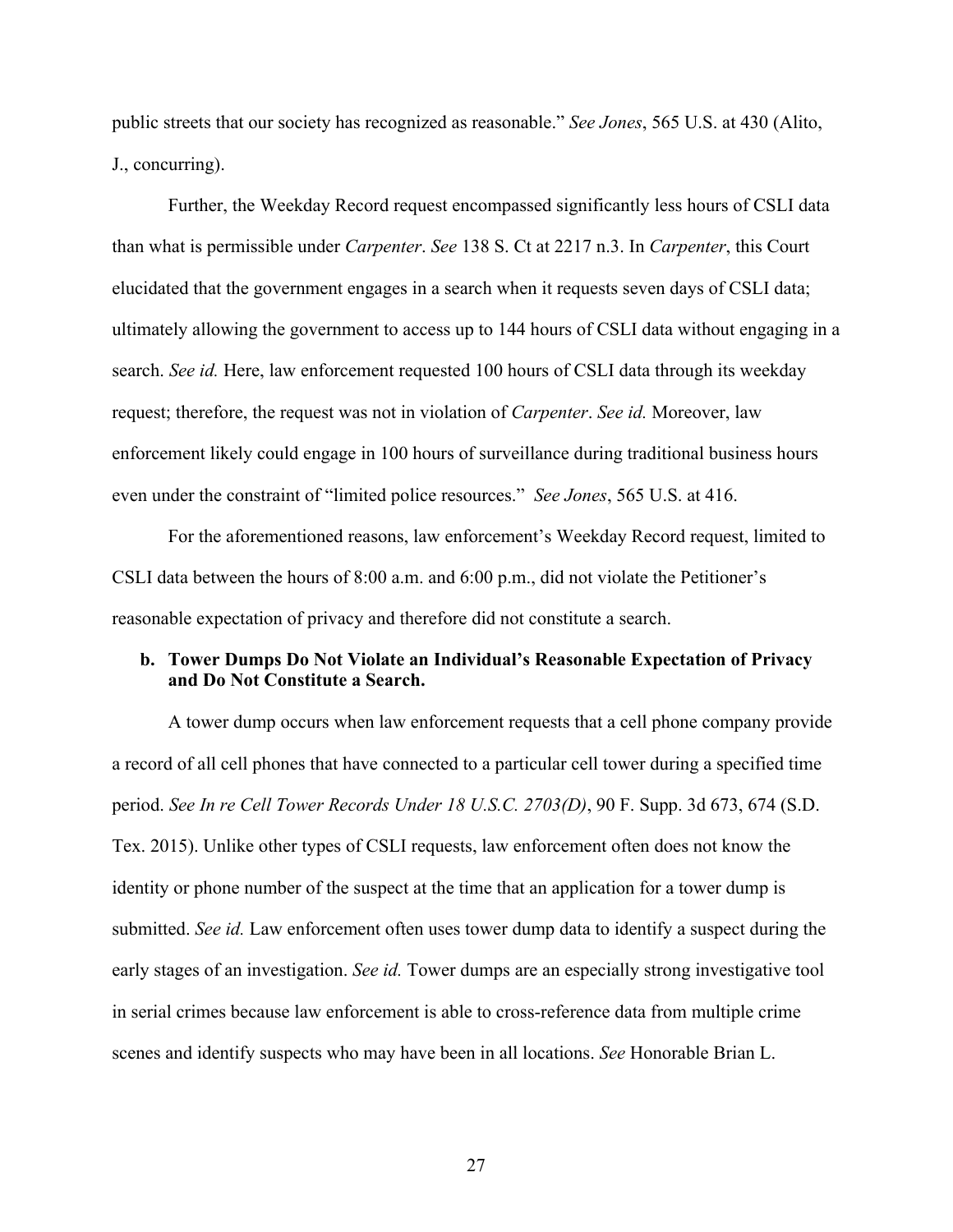Owsley, *The Fourth Amendment Implications of the Government's Use of Cell Tower Dumps in its Electronic Surveillance*, Journal of Constitutional Law, Vol. 16:1, 1, 6 (Oct. 2013).

Following *Carpenter*, courts have reasoned that surveillance of a fixed area does not violate an individual's reasonable expectation of privacy. *See United States v. Kay*, No. 17-CR-16, 2018 WL 3995902 (E.D. Wis. Aug. 21, 2018); *See United States v. Kubasiak*, No. 18-CR-120-PP, 2018 WL 4846761 (E.D. Wis. Oct. 5, 2018). In *Kay*, the court held that pole camera surveillance did not constitute a Fourth Amendment Search. 2018 WL 3995902. In that case, police had installed a hidden camera on a utility pole in order to monitor the defendant's driveway and front yard. *Id.* The court reasoned that pole camera surveillance only captures information within a fixed location and does not provide an "intimate window" into the defendant's life. *Id.* (quoting *Carpenter*, 138 S. Ct. at 2217*).* Similarly*,* in *Kubasiak*, the court held that police had not conducted a search when they surveilled the defendant using a camera that they had installed in his neighbor's house*.* 2018 WL 4846761*.* The court reasoned that the "surveillance did not present the kind of aggregate view of intimate details of the defendant's every movement that concerned the concurrence in *Jones*, or the majority in *Carpenter*." *Id.*

Tower dumps do not provide a "comprehensive chronicle of the user's past movements" and therefore, do not implicate the same privacy concerns as other CSLI data requests. *See Carpenter*, 138 S. Ct. at 2210. The data included in a tower dump shows that an individual was present in an area consisting of approximately "a dozen and several hundred city blocks" during a brief time period. *See Carpenter*, 138 S. Ct. at 2225 (Kennedy, J., dissenting). The fixed area captured in tower dump data does not allow law enforcement to uncover an individual's particular movements nor the individual's "familial, political, professional, religious, and sexual associations." *See id.* at 2218. Therefore, tower dumps do violate the individual's reasonable expectation of privacy and do not constitute a search.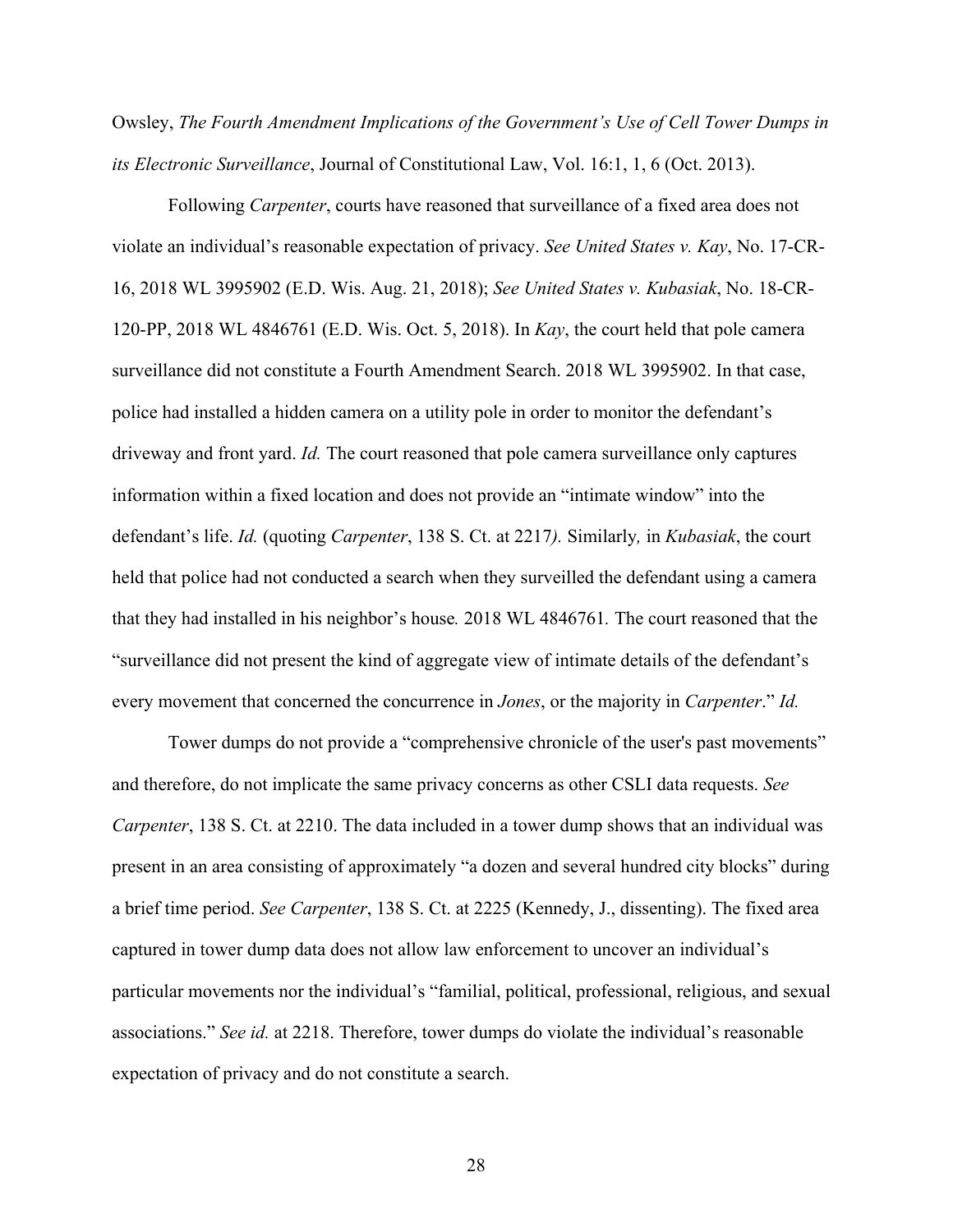Further, law enforcement's tower dump request here was very narrow in scope; limited to thirty minutes before and after the suspect had used the Mariposa Bank ATM. The limited time frame of the request further reduced the potential that the data would reveal intimate information about an individual and was consistent with the short-term surveillance that comports with society's reasonable expectation of privacy. *See Jones*, 565 U.S. at 430 (Alito, J., concurring)*.*  For these reasons, law enforcement's tower dump request did not violate Petitioner's reasonable expectation of privacy and therefore, was not a search.